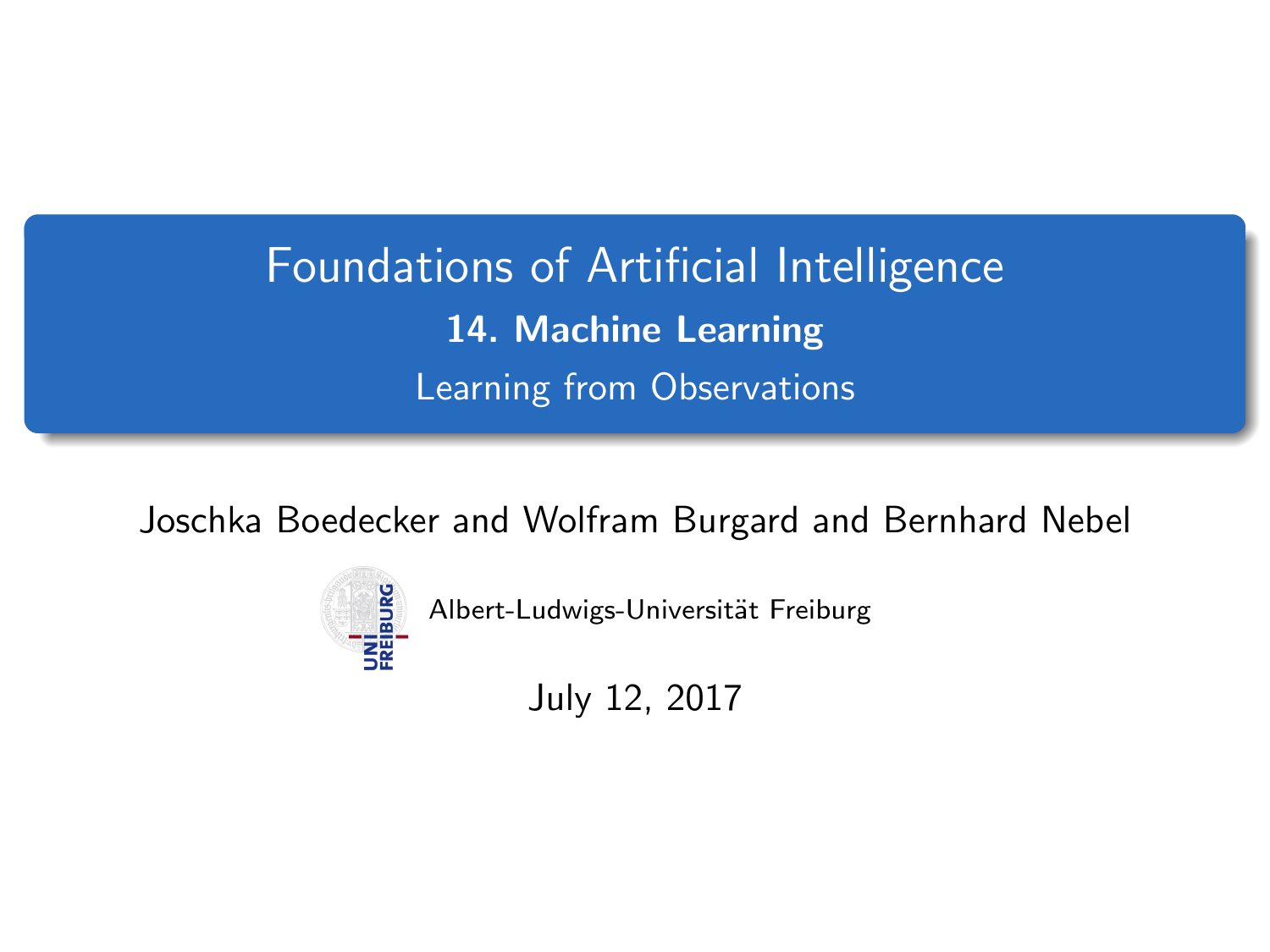#### What is learning?

An agent learns when it improves its performance w.r.t. a specific task with experience.

- $\rightarrow$  E.g., game programs
- Why learn?
	- $\rightarrow$  Engineering, philosophy, cognitive science
	- $\rightarrow$  Data Mining (discovery of new knowledge through data analysis)

#### No intelligence without learning!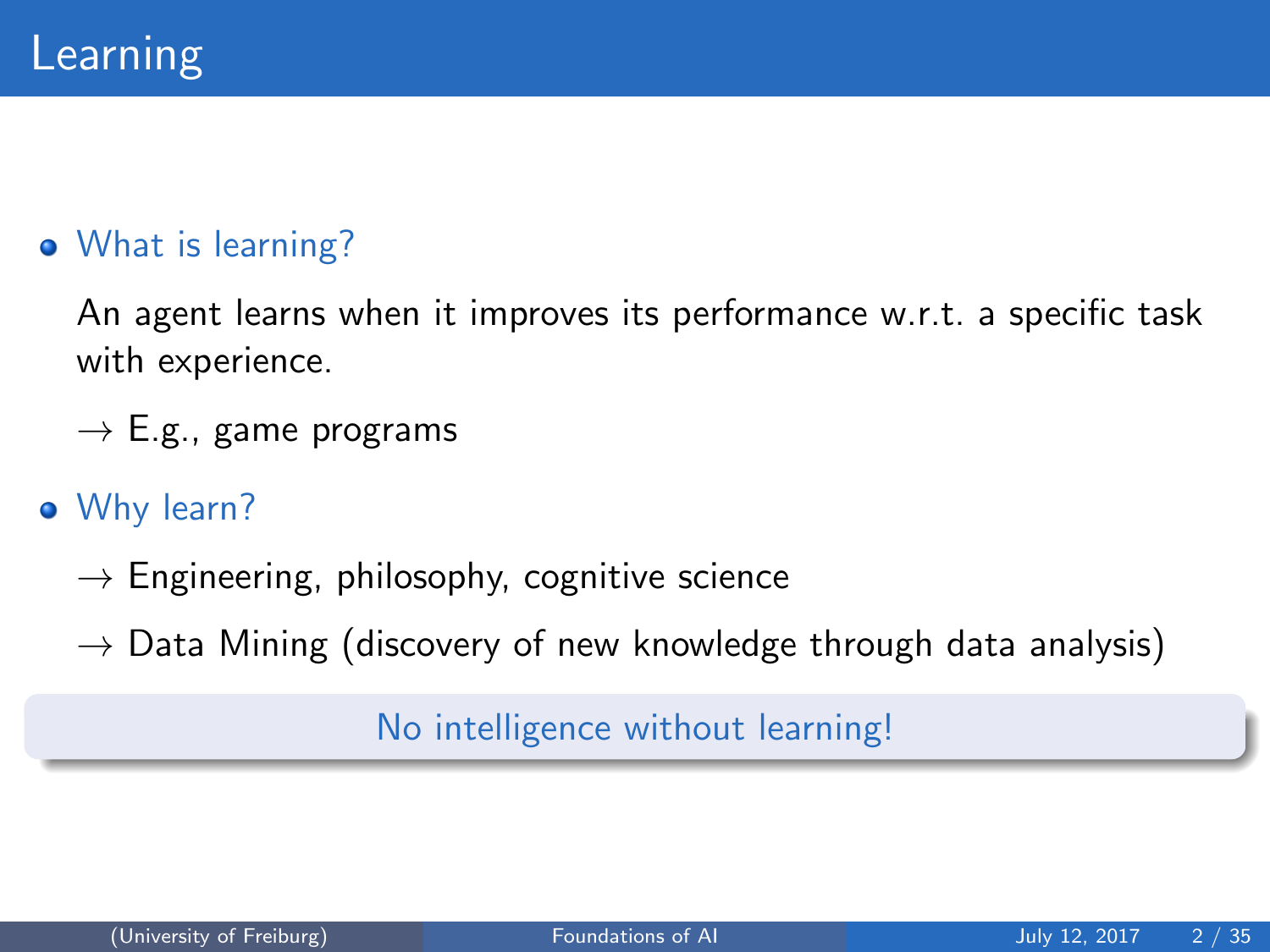#### 1 [The learning agent](#page-3-0)

2 [Types of learning](#page-6-0)

#### 3 [Decision trees](#page-9-0)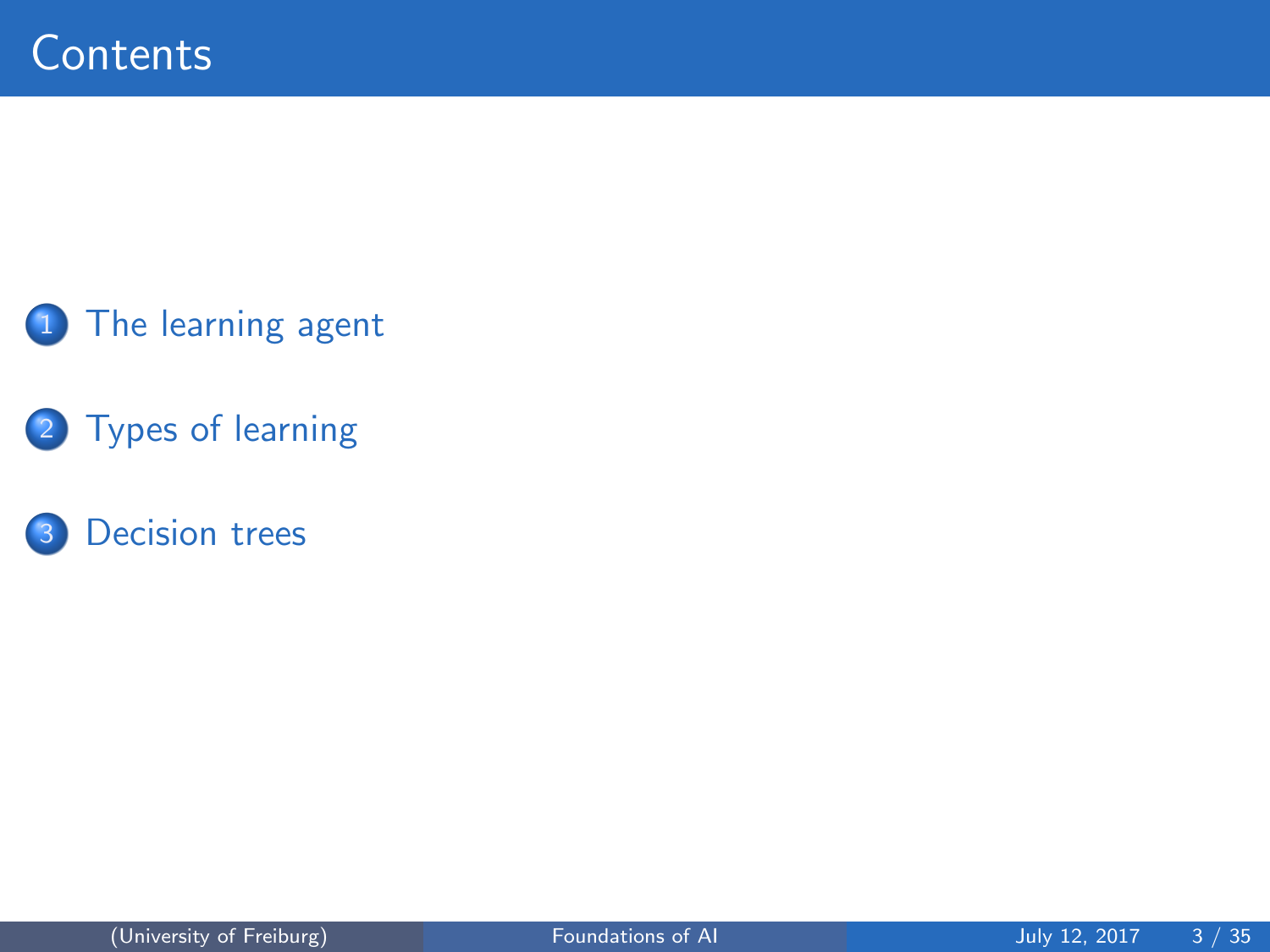## <span id="page-3-0"></span>The Learning Agent

So far an agent's percepts have only served to help the agent choose its actions. Now they will also serve to improve future behavior.

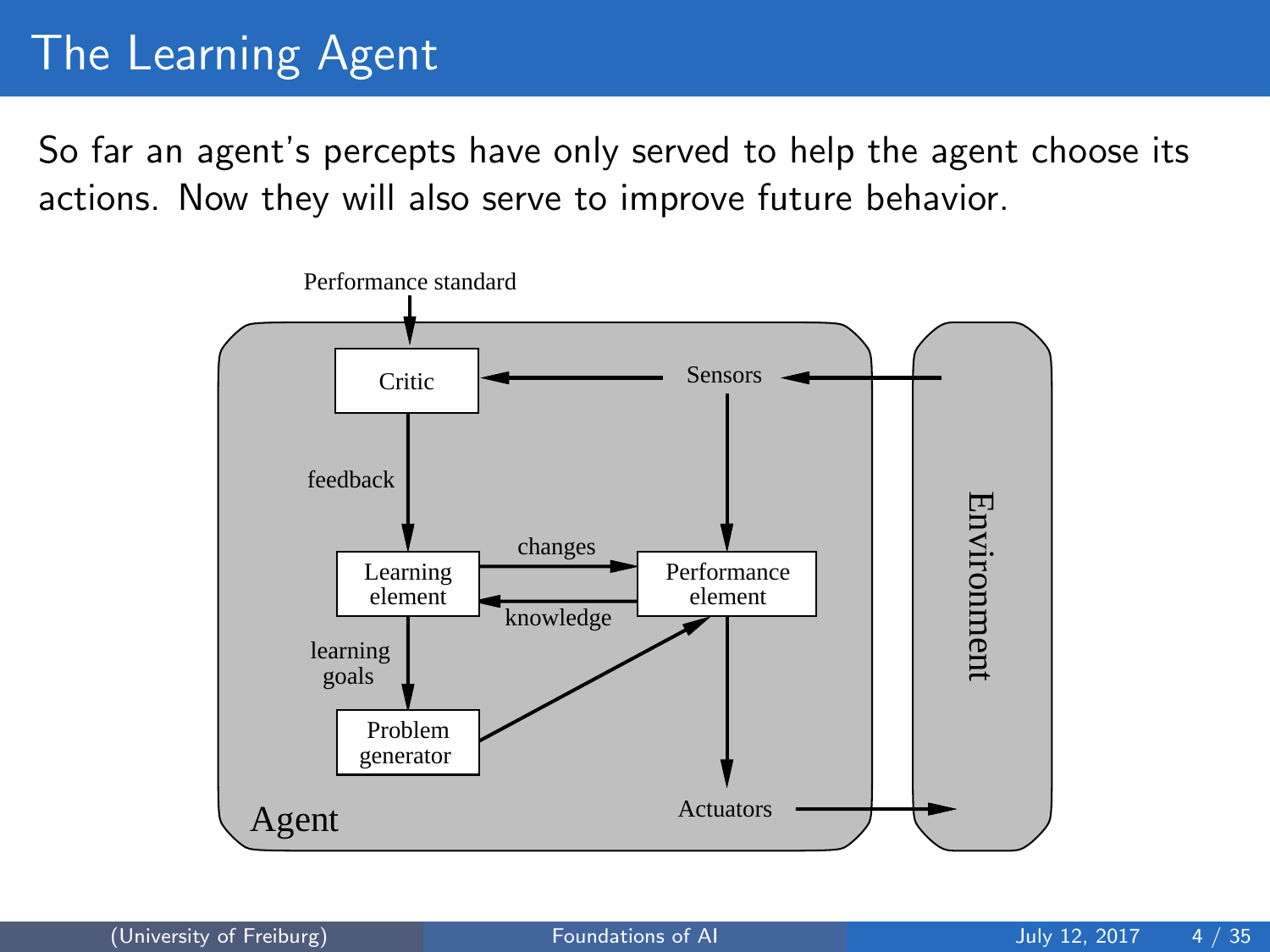Performance element: Processes percepts and chooses actions.

 $\rightarrow$  Corresponds to the agent model we have studied so far.

Learning element: Carries out improvements  $\rightarrow$  requires self knowledge and feedback on how the agent is doing in the environment.

Critic: Evaluation of the agent's behaviour based on a given external behavioral measure

 $\rightarrow$  feedback

Problem generator: Suggests explorative actions that lead the agent to new experiences.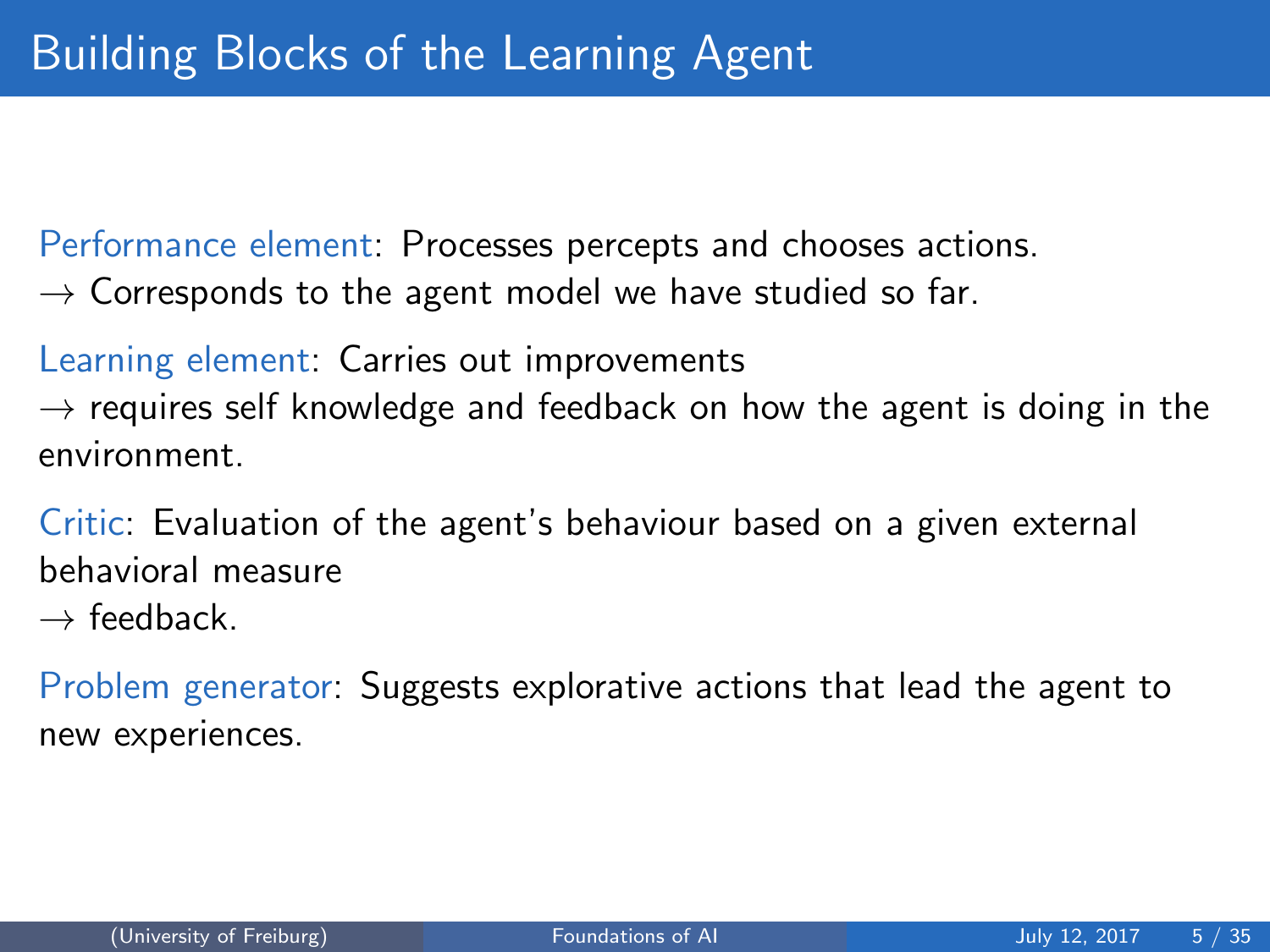Its design is affected by four major issues:

- Which components of the performance element are to be learned?
- What representation should be chosen?
- What form of feedback is available?
- Which prior information is available?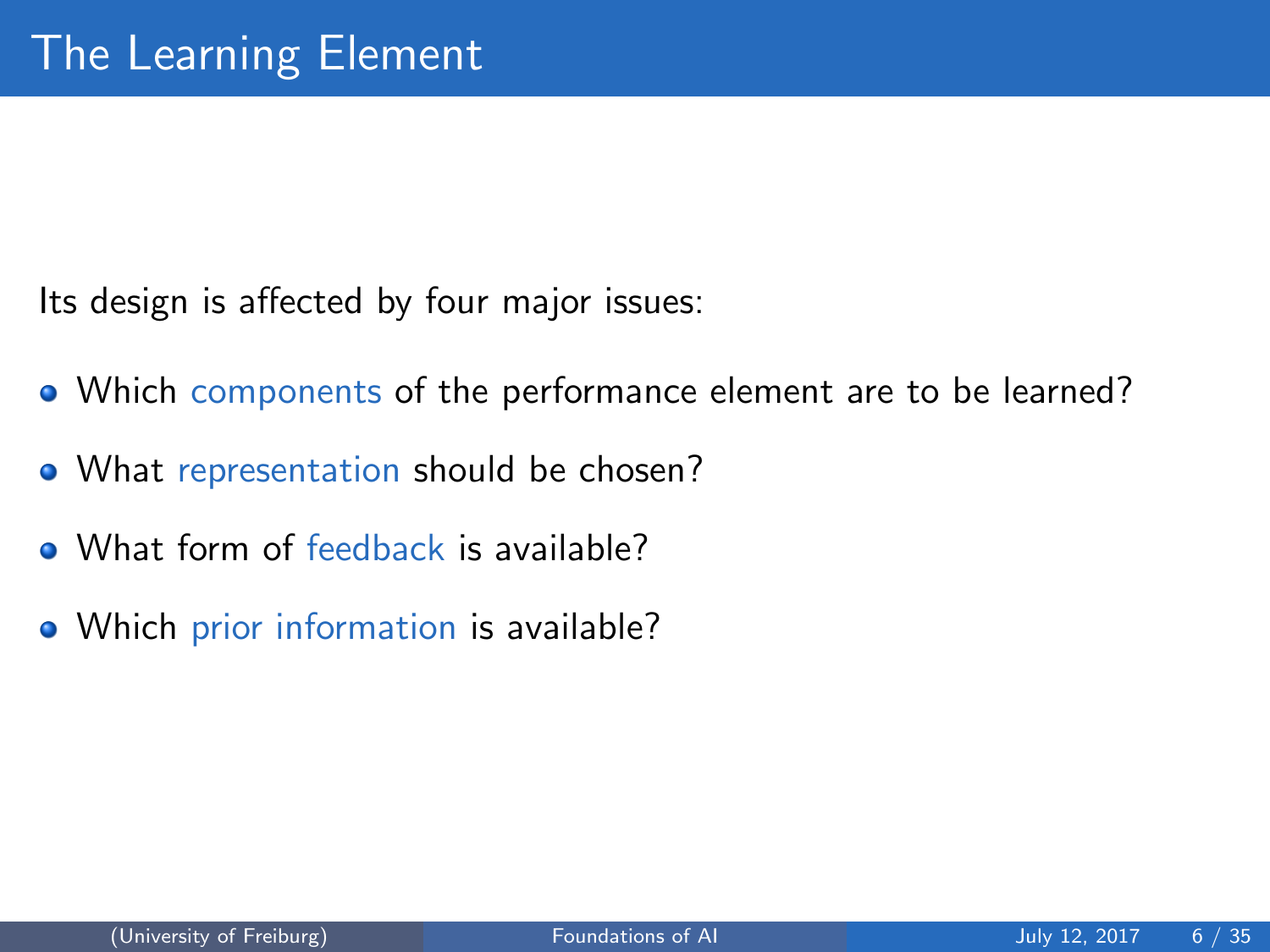<span id="page-6-0"></span>The type of feedback available for learning is usually the most important factor in determining the nature of the learning problem.

**Supervised learning:** Involves learning a function from examples of its inputs and outputs.

Unsupervised learning: The agent has to learn patterns in the input when no specific output values are given.

**Reinforcement learning:** The most general form of learning in which the agent is not told what to do by a teacher. Rather it must learn from a reinforcement or reward. It typically involves learning how the environment works.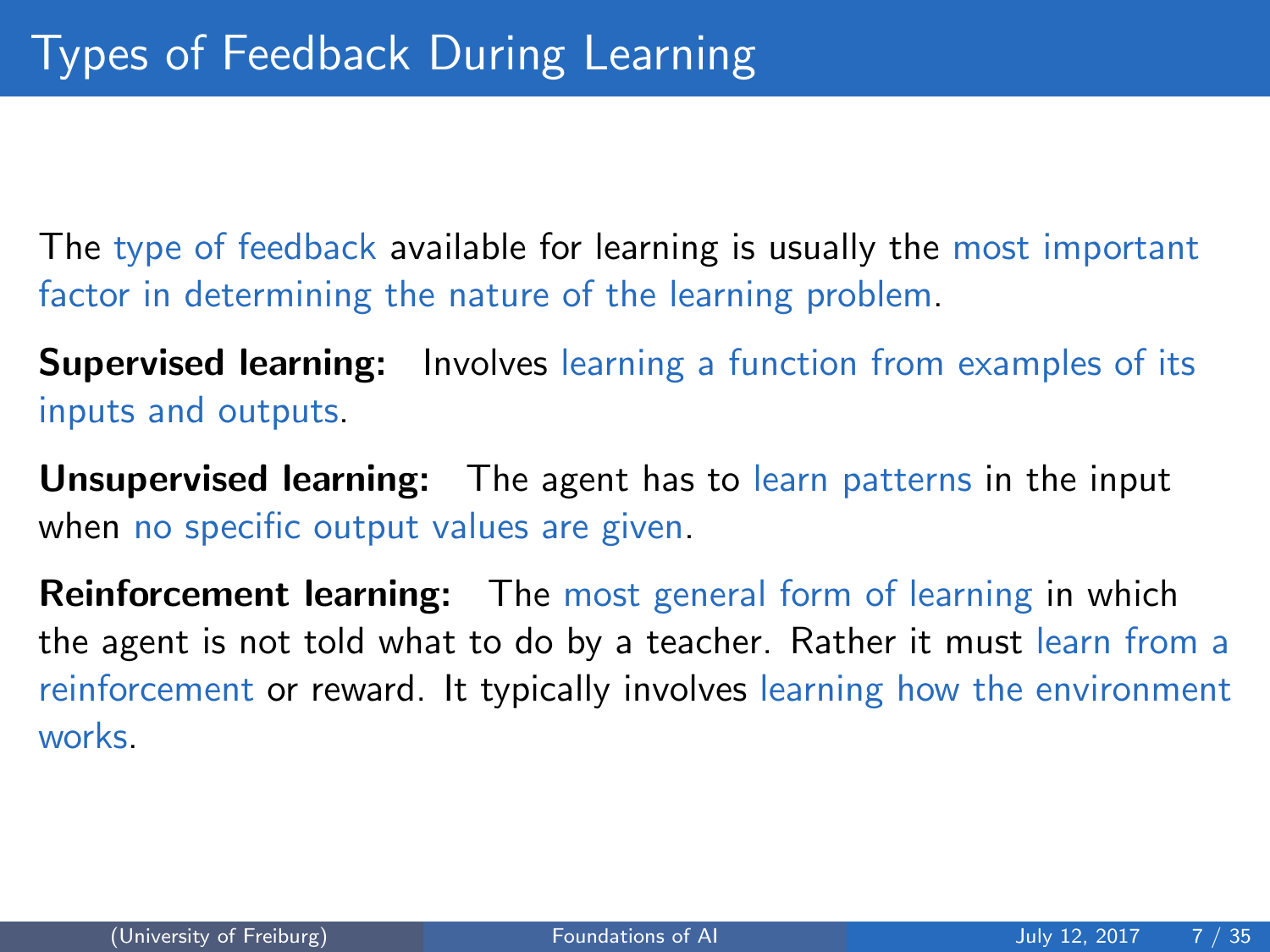An example is a pair  $(x, f(x))$ . The complete set of examples is called the training set.

Pure inductive inference: for a collection of examples for f, return a function h (hypothesis) that approximates f.

The function h typically is member of a hypothesis space  $H$ .

A good hypothesis should generalize the data well, i.e., will predict unseen examples correctly.

A hypothesis is consistent with the data set if it agrees with all the data.

How do we choose from among multiple consistent hypotheses?

Ockham's razor: prefer the simplest hypothesis consistent with the data.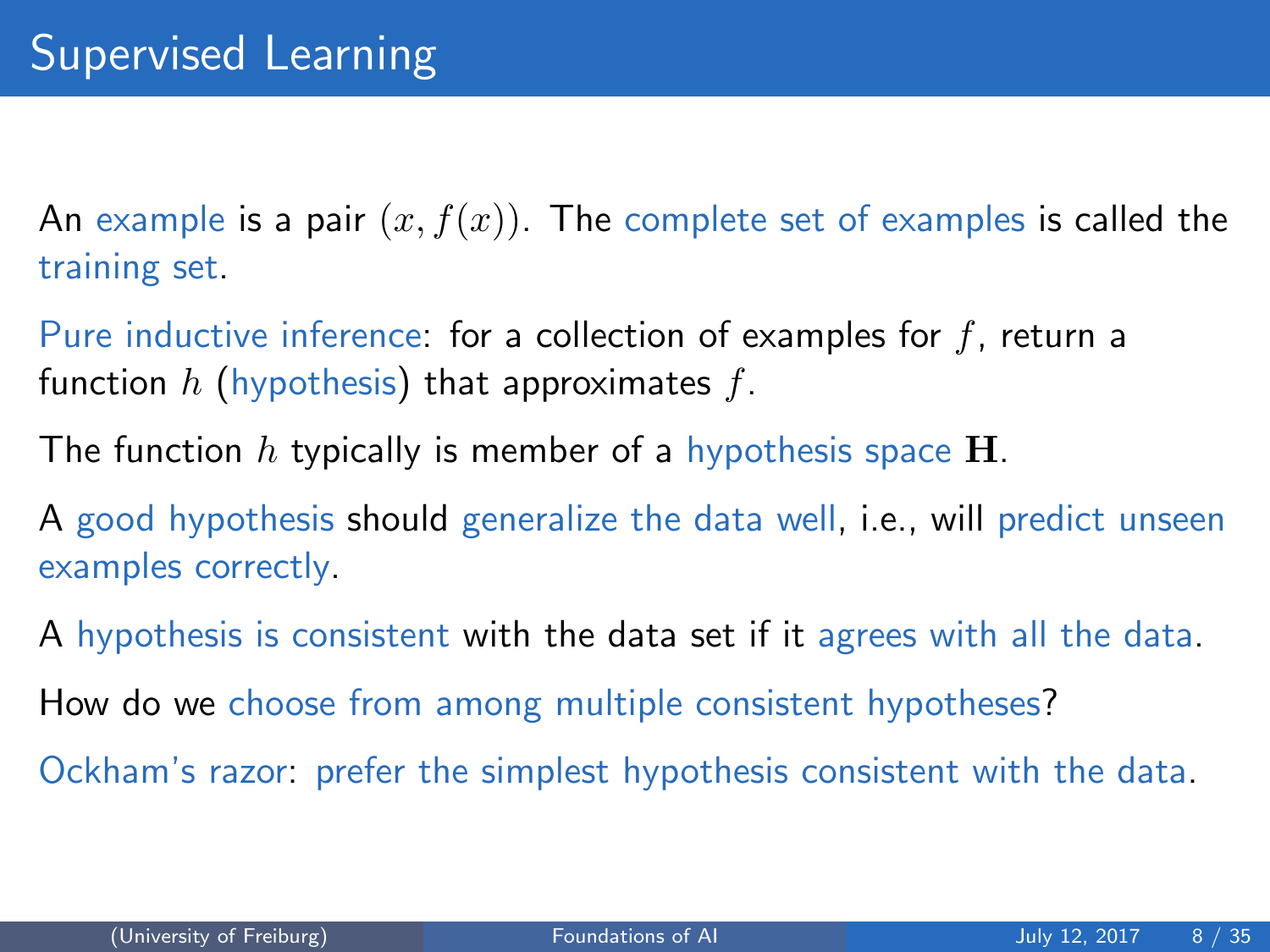## Example: Fitting a Function to a Data Set



- (a) consistent hypothesis that agrees with all the data
- (b) degree-7 polynomial that is also consistent with the data set
- (c) data set that can be approximated consistently with a degree-6 polynomial
- (d) sinusoidal exact fit to the same data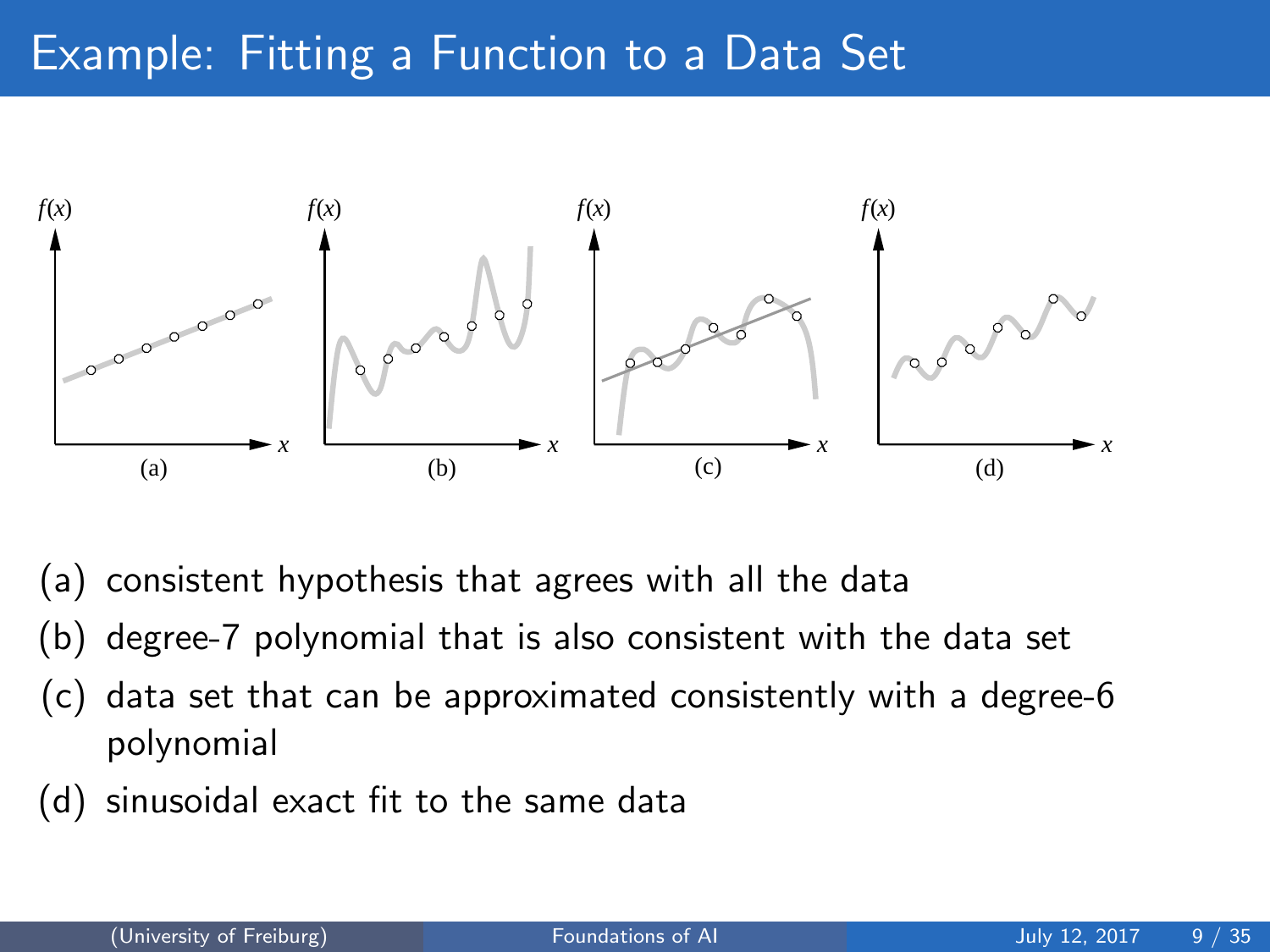<span id="page-9-0"></span>Input: Description of an object or a situation through a set of attributes. Output: a decision, that is the predicted output value for the input. Both, input and output can be discrete or continuous. Discrete-valued functions lead to classification problems. Learning a continuous function is called regression.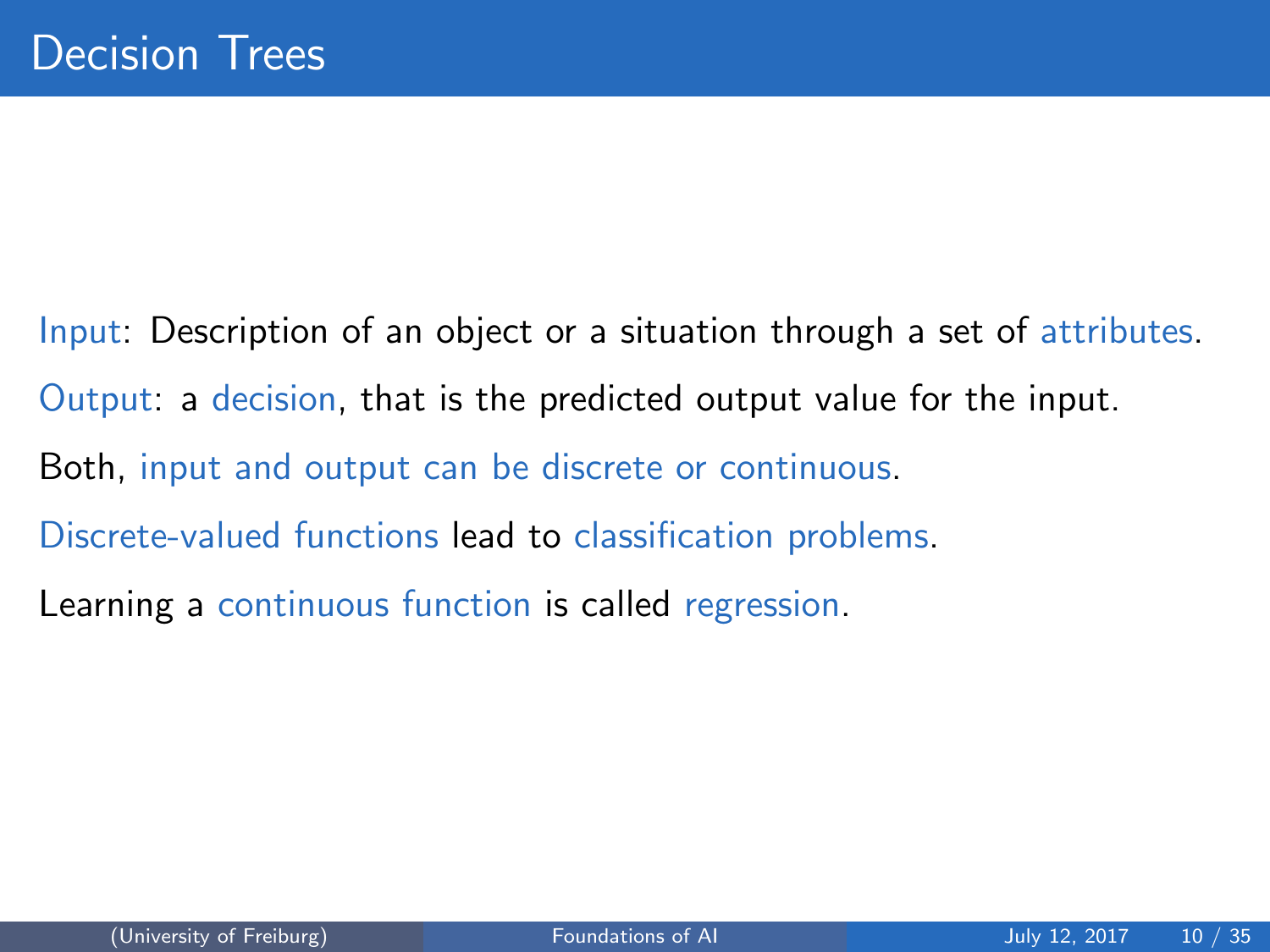Input: set of vectors of input attributes  $X$  and a single Boolean output value  $y$  (goal predicate).

Output: Yes/No decision based on a goal predicate.

Goal of the learning process: Definition of the goal predicate in the form of a decision tree.

Boolean decision trees represent Boolean functions.

Properties of (Boolean) Decision Trees:

- An internal node of the decision tree represents a test of a property.
- **•** Branches are labeled with the possible values of the test.
- Each leaf node specifies the Boolean value to be returned if that leaf is reached.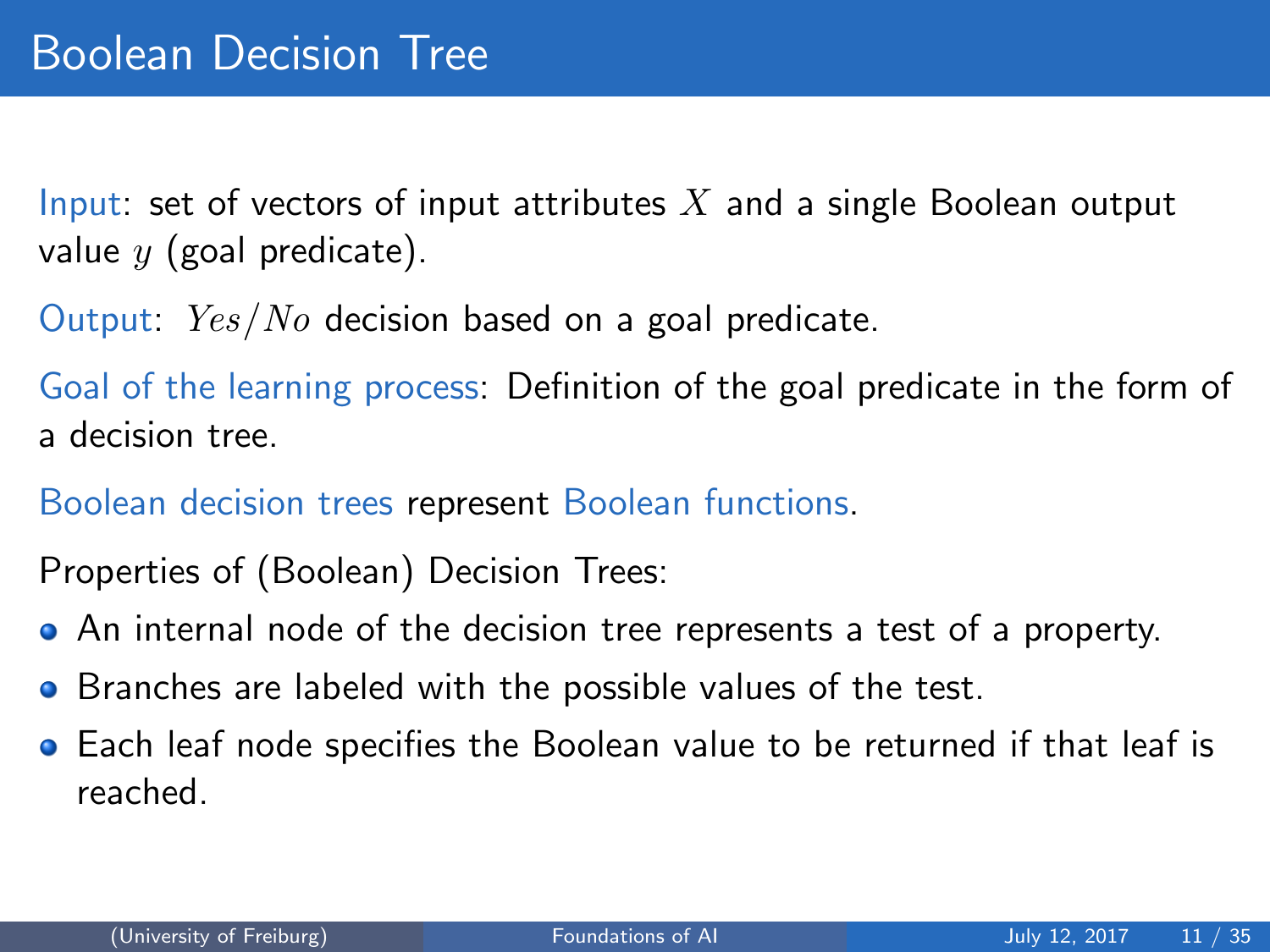## When to Wait for Available Seats at a Restaurant

Goal predicate: WillWait Test predicates:

- $Patrons$ : How many guests are there? (none, some, full)
- $WaitEstimate$ : How long do we have to wait? (0-10, 10-30, 30-60, >60)  $\bullet$
- Alternate: Is there an alternative?  $(T/F)$
- $Hungry:$  Am I hungry?  $(T/F)$
- *Reservation*: Have I made a reservation?  $(T/F)$  $\bullet$
- $\bullet$  Bar: Does the restaurant have a bar to wait in?  $(T/F)$
- $Fri/Sat$ : Is it Friday or Saturday?  $(T/F)$
- *Raining*: Is it raining outside?  $(T/F)$  $\bullet$
- *Price:* How expensive is the food?  $(\text{\$}, \text{\$}\$, \text{\$}\$)$  $\bullet$
- $\bullet$  Type: What kind of restaurant is it? (French, Italian, Thai, Burger)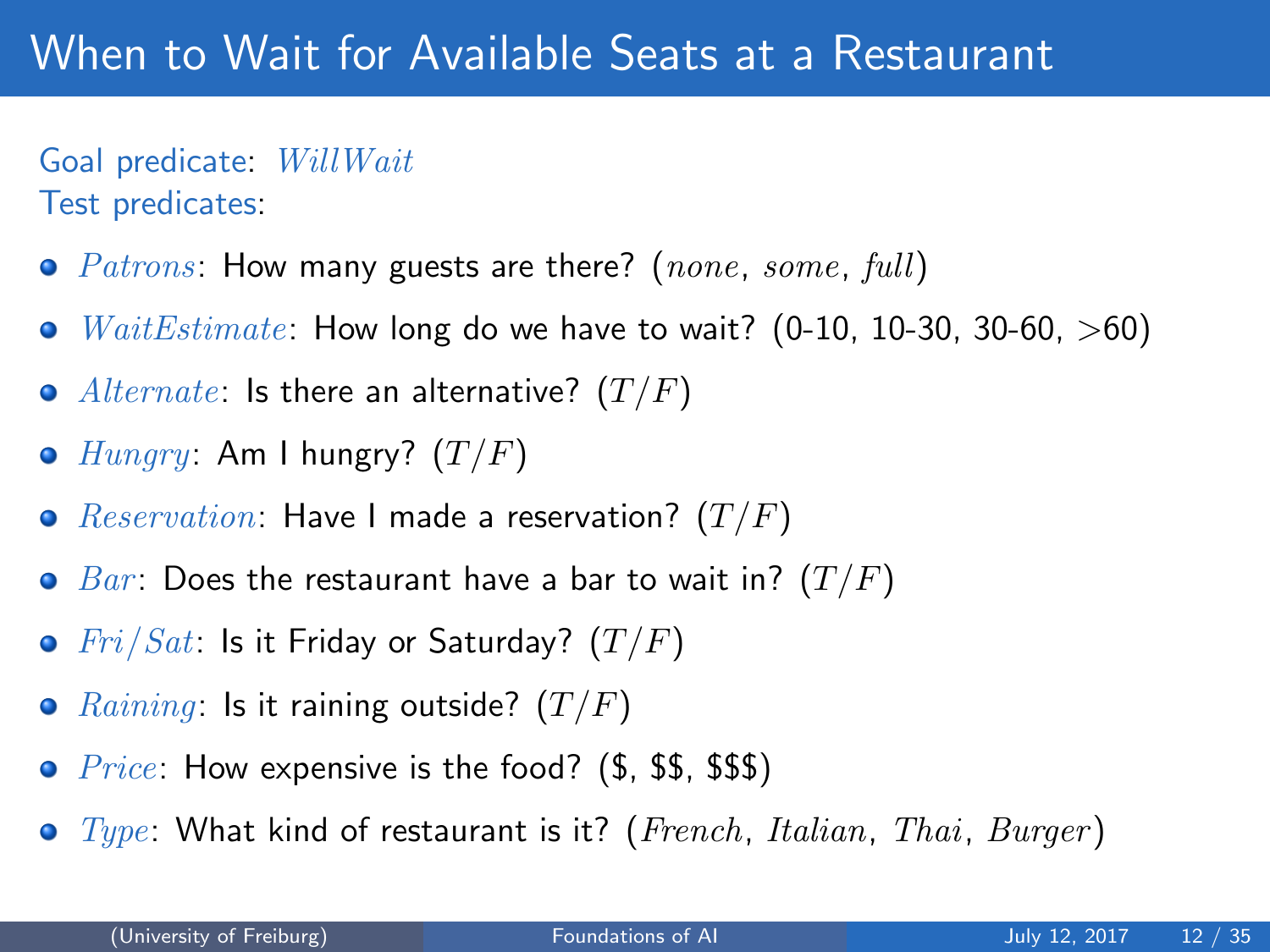### Restaurant Example (Decision Tree)

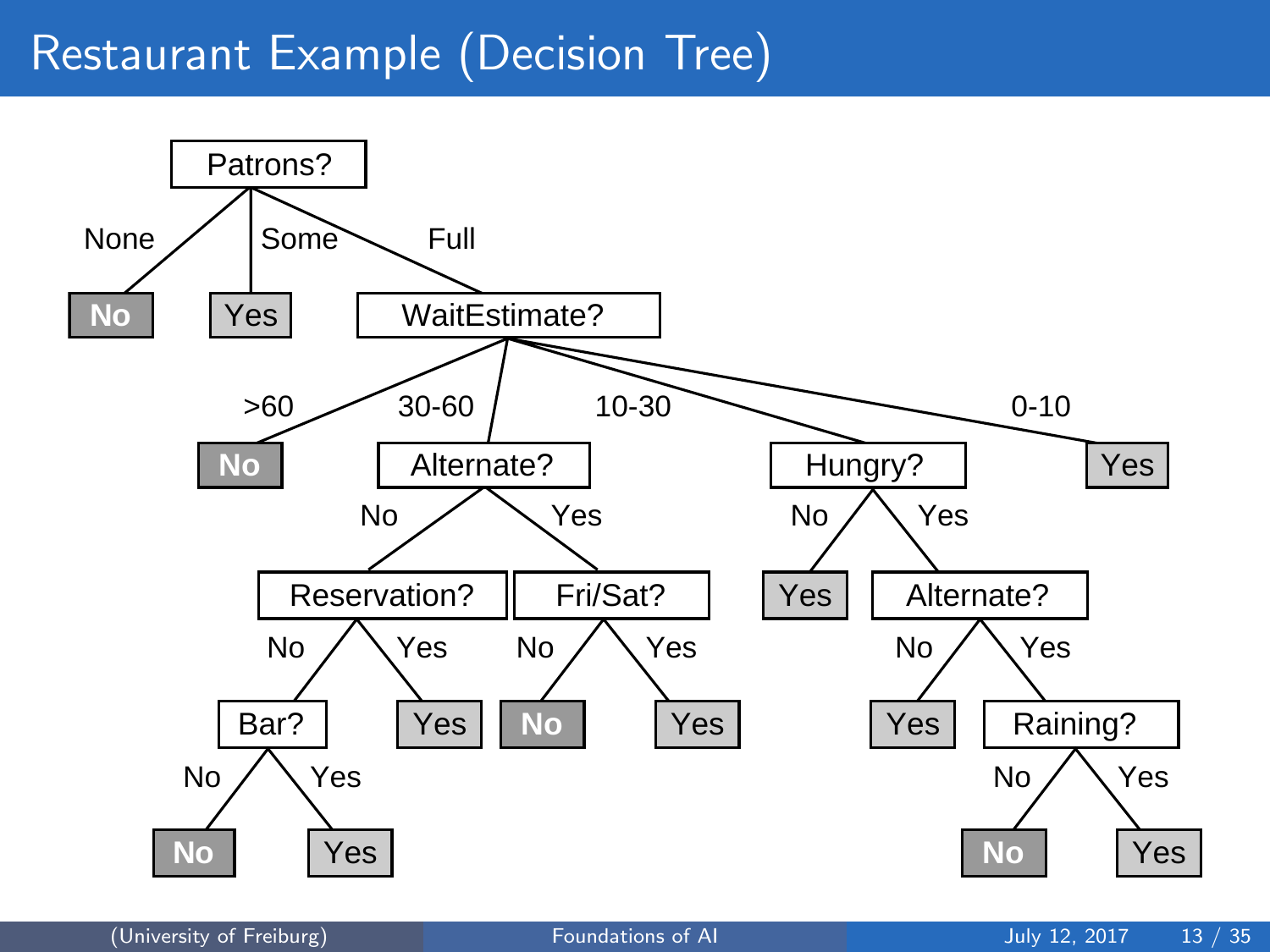Each decision tree hypothesis for the  $WillWait$  goal predicate can be seen as an assertion of the form

 $\forall s \textit{WillWait}(s) \Leftrightarrow (P_1(s) \vee P_2(s) \vee \ldots \vee P_n(s))$ 

where each  $P_i(s)$  is the conjunction of tests along a path from the root of the tree to a leaf with a positive outcome.

Any Boolean function can be represented by a decision tree.

Limitation: All tests always involve only one object and the language of traditional decision trees is inherently propositional.

 $\exists r_2NearBy(r_2, s) \wedge Price(r, p) \wedge Price(r_2, p_2) \wedge Cheaper(p_2, p)$ 

cannot be represented as a test.

We could always add another test called  $CheaperRestaurantNearby$ , but a decision tree with all such attributes would grow exponentially.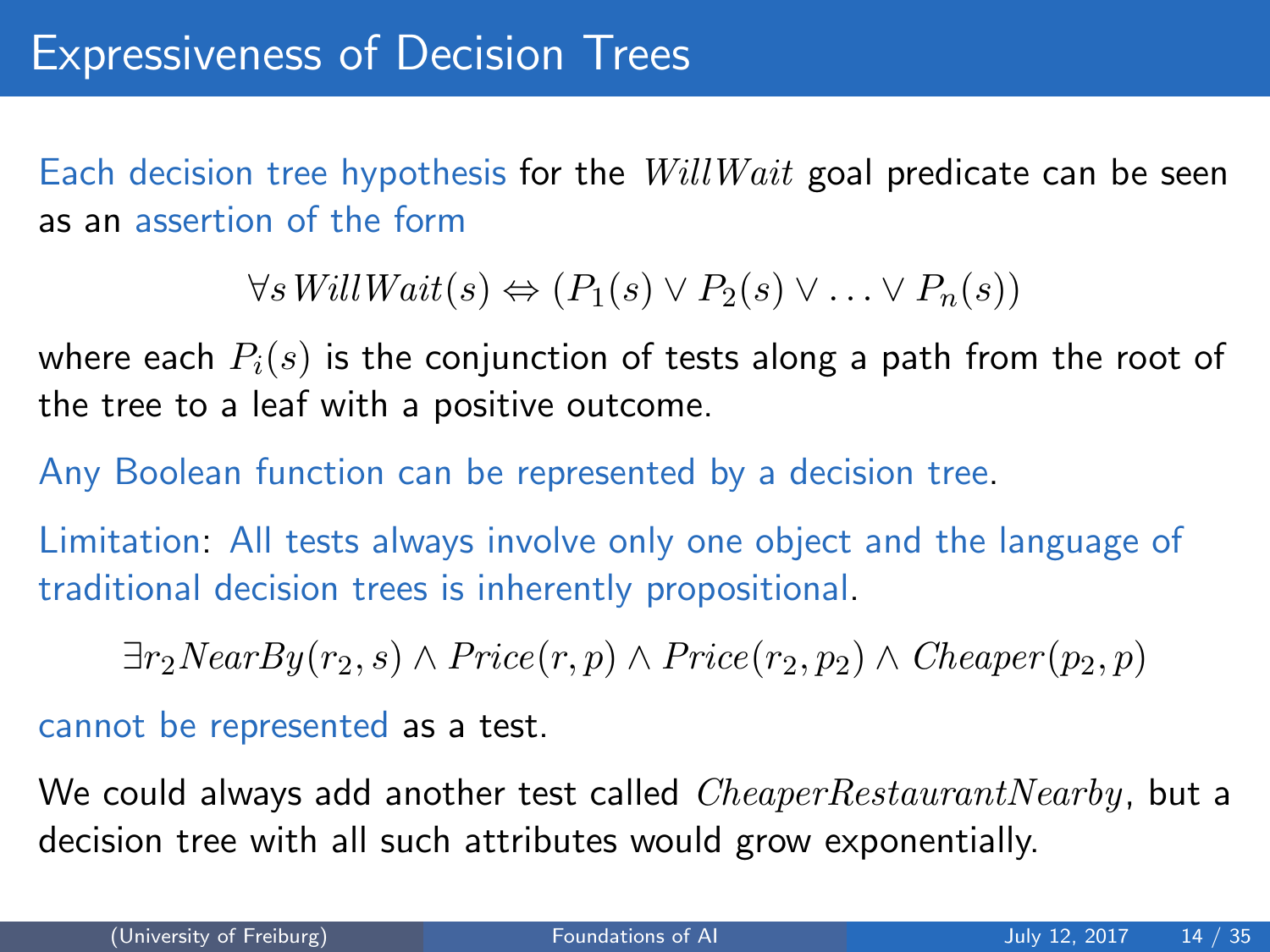For every Boolean function we can construct a decision tree by translating every row of a truth table to a path in the tree.

This can lead to a tree whose size is exponential in the number of attributes.

Although decision trees can represent functions with smaller trees, there are functions that require an exponentially large decision tree:

Parity function: 
$$
p(x) = \begin{cases} 1 & \text{even number of inputs are 1} \\ 0 & \text{otherwise} \end{cases}
$$

Majority function: 
$$
m(x) = \begin{cases} 1 & \text{half of the inputs are 1} \\ 0 & \text{otherwise} \end{cases}
$$

There is no consistent representation that is compact for all possible Boolean functions.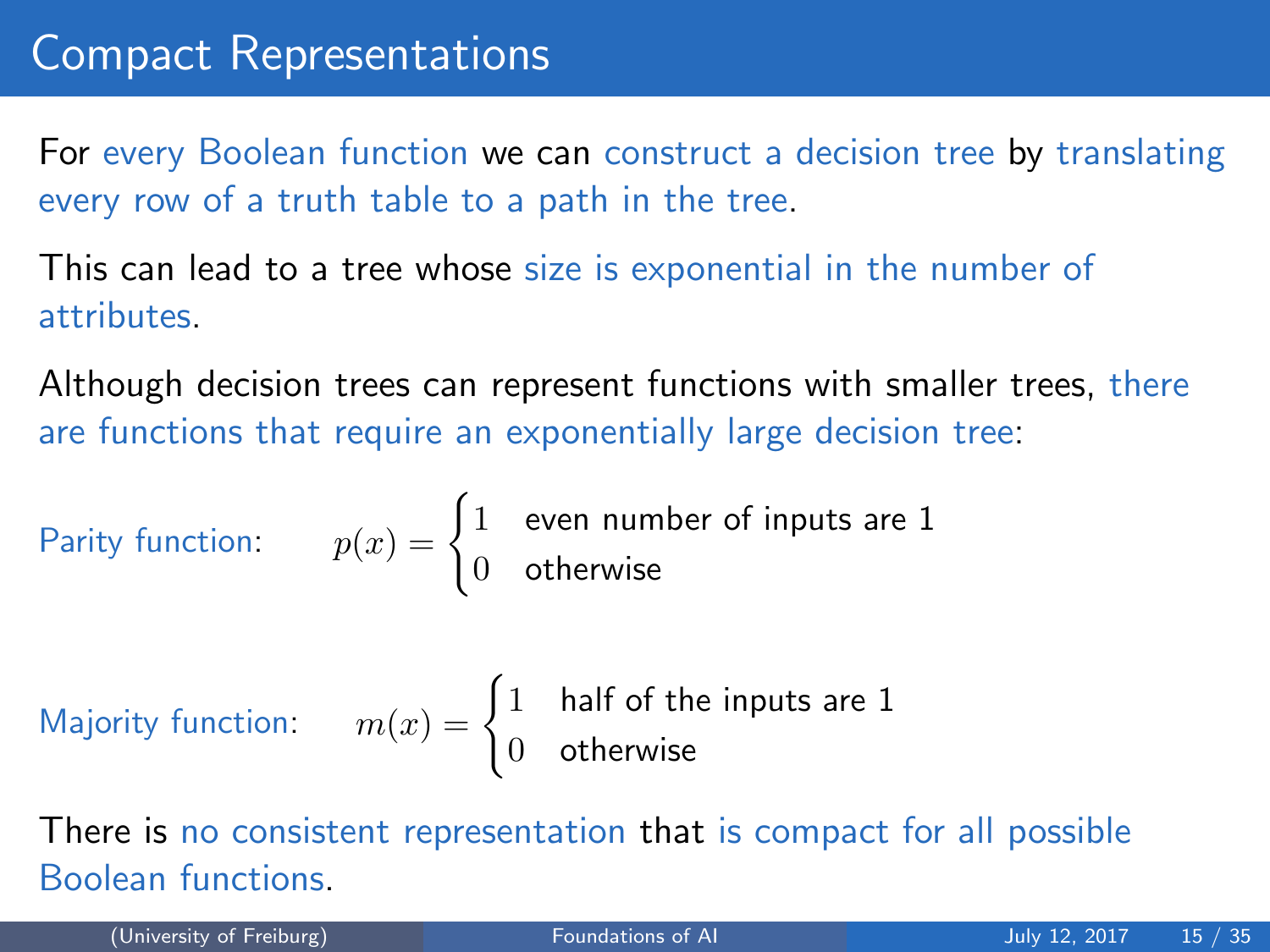## The Training Set of the Restaurant Example

Classification of an example  $=$  Value of the goal predicate

- $true \rightarrow$  positive example
- $false \rightarrow$  negative example

| Example  | Attributes |     |     |     |      |        |      |     |                |           | Goal           |
|----------|------------|-----|-----|-----|------|--------|------|-----|----------------|-----------|----------------|
|          | Alt        | Bar | Fri | Hun | Pat  | Price  | Rain | Res | Type           | Est       | WillWait       |
| $X_1$    | Yes        | No  | No  | Yes | Some | \$\$\$ | No   | Yes | French         | $0 - 10$  | Yes            |
| $X_2$    | Yes        | No  | No  | Yes | Full | \$     | No   | No  | Thai           | 30–60     | No             |
| $X_3$    | No         | Yes | No  | No  | Some | \$     | No   | No  | <b>Burger</b>  | $0 - 10$  | Yes            |
| $X_4$    | Yes        | No  | Yes | Yes | Full | \$     | No   | No  | Thai           | $10 - 30$ | Yes            |
| $X_5$    | Yes        | No  | Yes | No  | Full | \$\$\$ | No   | Yes | French         | >60       | No             |
| $X_6$    | No         | Yes | No  | Yes | Some | \$\$   | Yes  | Yes | Italian        | $0 - 10$  | Yes            |
| $X_7$    | No         | Yes | No  | No  | None | \$     | Yes  | No  | <b>Burger</b>  | $0 - 10$  | N <sub>O</sub> |
| $X_8$    | No         | No  | No  | Yes | Some | \$\$   | Yes  | Yes | Thai           | $0 - 10$  | Yes            |
| $X_9$    | No         | Yes | Yes | No  | Full | \$     | Yes  | No  | <b>Burger</b>  | >60       | No             |
| $X_{10}$ | Yes        | Yes | Yes | Yes | Full | \$\$\$ | No   | Yes | <b>Italian</b> | $10 - 30$ | No             |
| $X_{11}$ | No         | No  | No  | No  | None | \$     | No   | No  | Thai           | $0 - 10$  | No             |
| $X_{12}$ | Yes        | Yes | Yes | Yes | Full | \$     | No   | No  | <b>Burger</b>  | 30–60     | Yes            |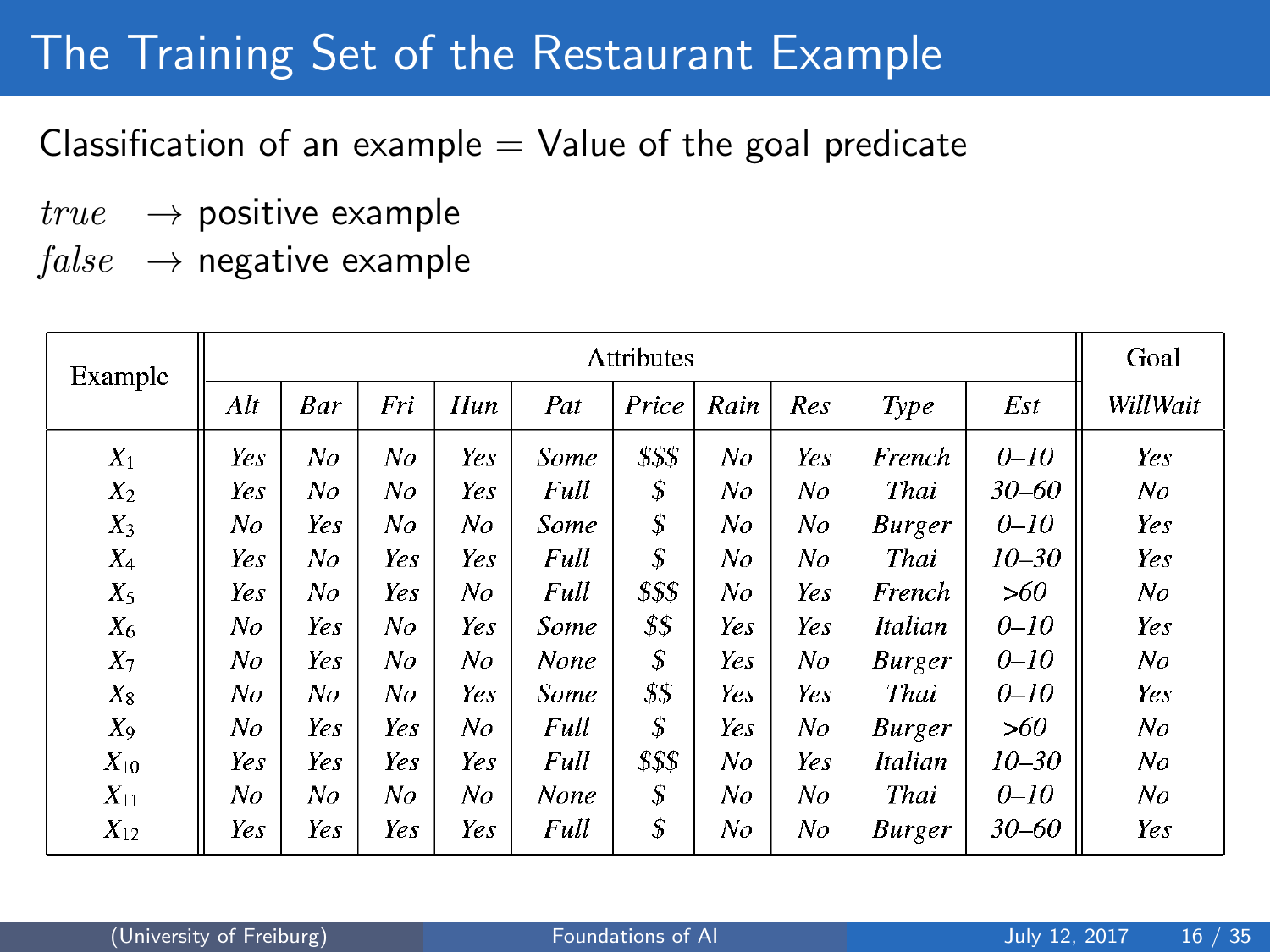- Naïve solution: we simply construct a tree with one path to a leaf for each example.
- In this case we test all the attributes along the path and attach the classification of the example to the leaf.
- Whereas the resulting tree will correctly classify all given examples, it will not say much about other cases.
- It just memorizes the observations and does not generalize.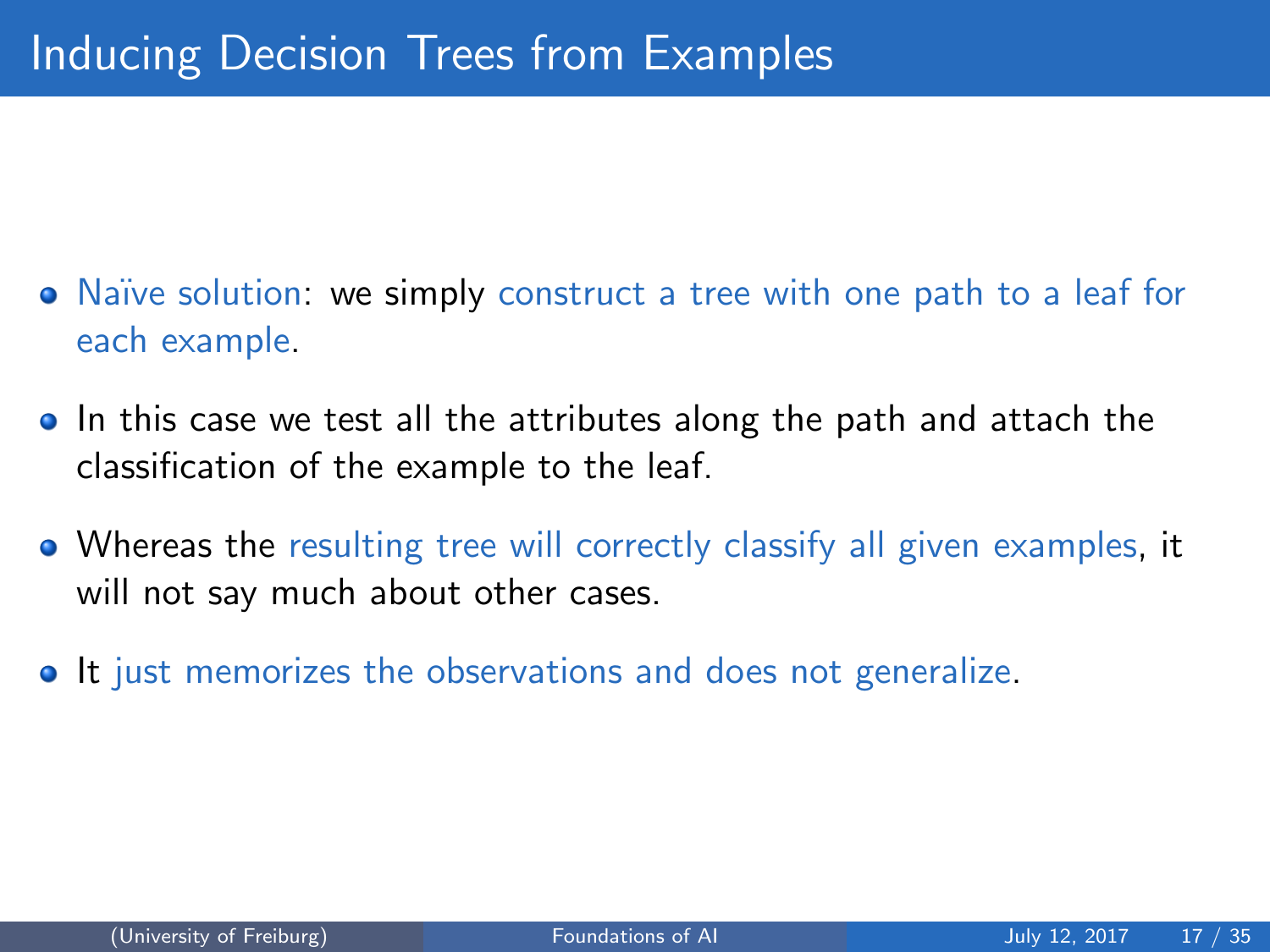## Inducing Decision Trees from Examples (2)

- Smallest solution: applying Ockham's razor we should instead find the smallest decision tree that is consistent with the training set.
- Unfortunately, for any reasonable definition of smallest finding the smallest tree is intractable.
- Dilemma:



We can give a decision tree learning algorithm that generates "smallish" trees.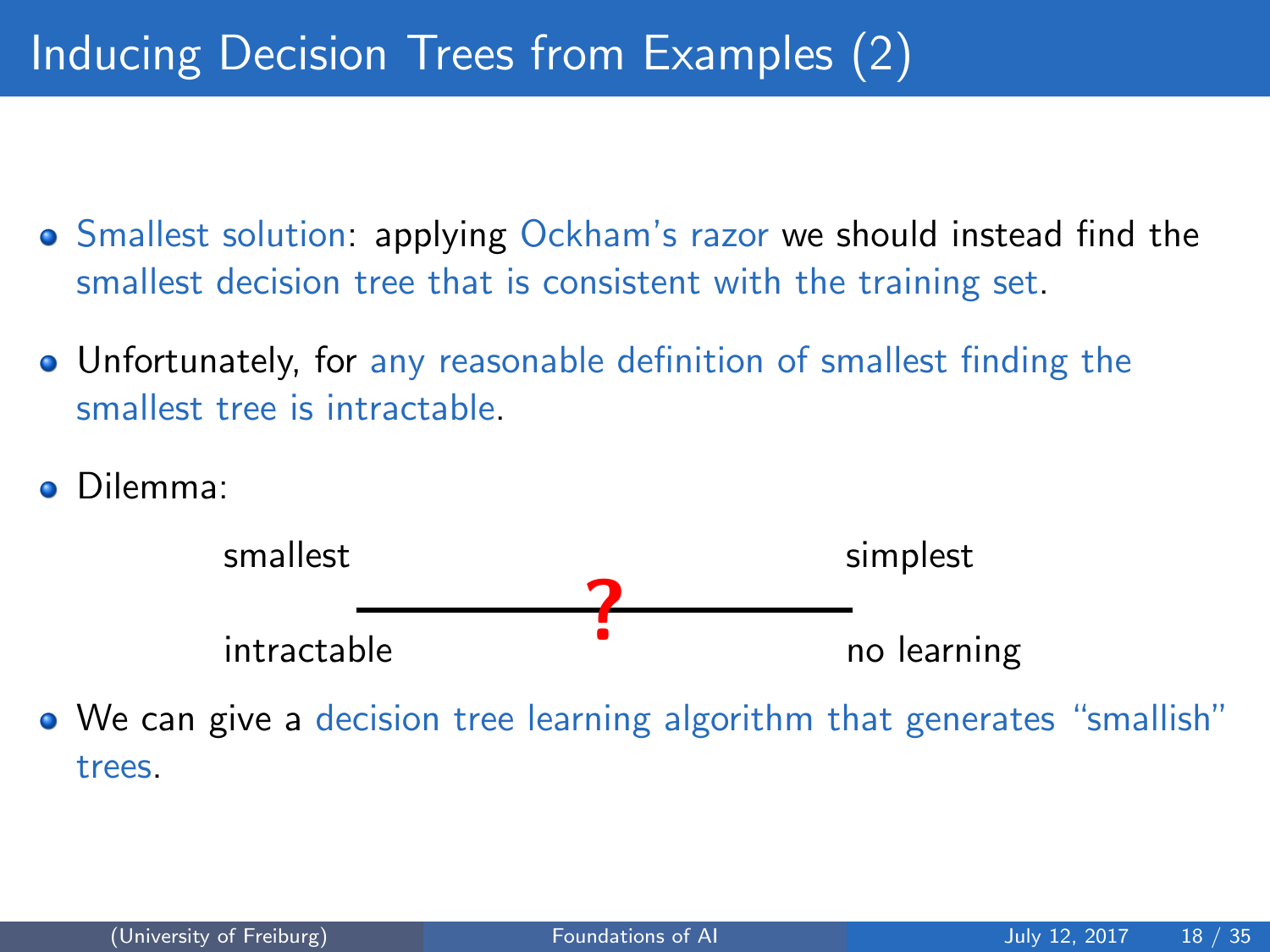Divide and Conquer approach:

- Choose an (or better: the best) attribute.
- Split the training set into subsets each corresponding to a particular value of that attribute.
- Now that we have divided the training set into several smaller training sets, we can recursively apply this process to the smaller training sets.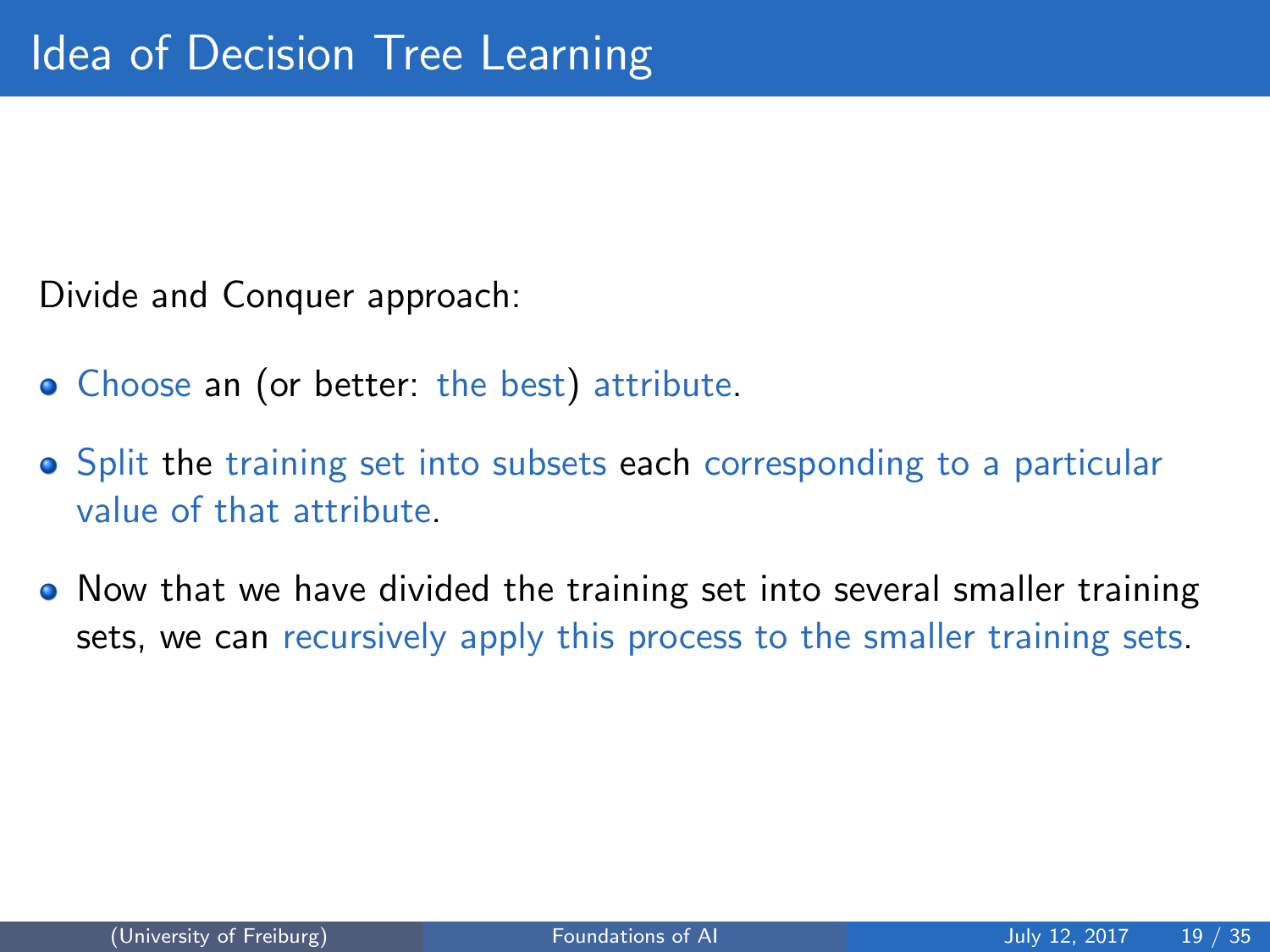# Splitting Examples (1)



- Type is a poor attribute, since it leaves us with four subsets each of them containing the same number of positive and negative examples.
- It does not reduce the problem complexity.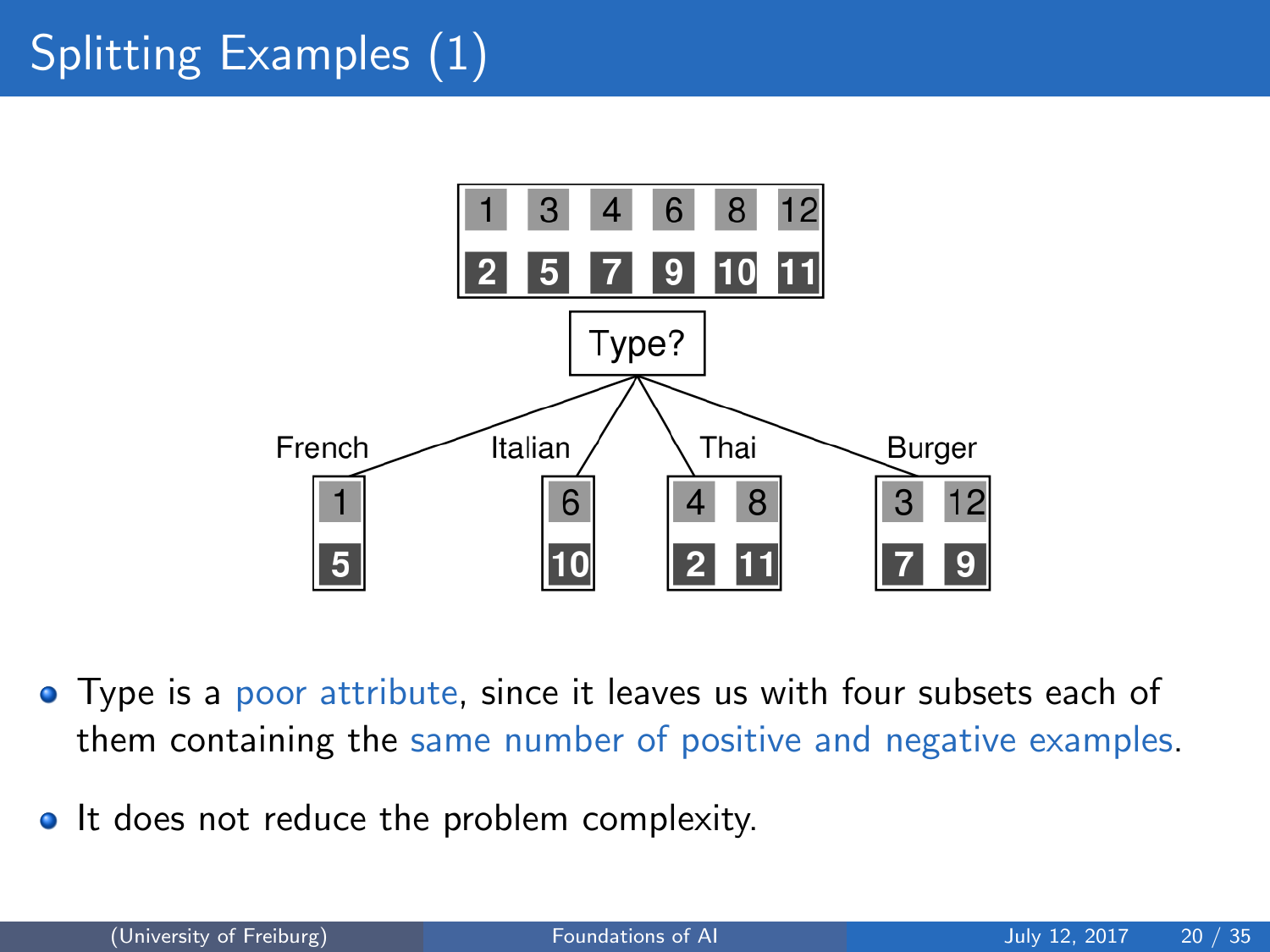# Splitting Examples (2)



- $\bullet$  Patrons is a better choice, since if the value is  $None$  or  $Some$ , then we are left with example sets for which we can answer definitely (*Yes* or  $No$ ).
- Only for the value Full we are left with a mixed set of examples.  $\bullet$
- One potential next choice is *Hungry*.  $\bullet$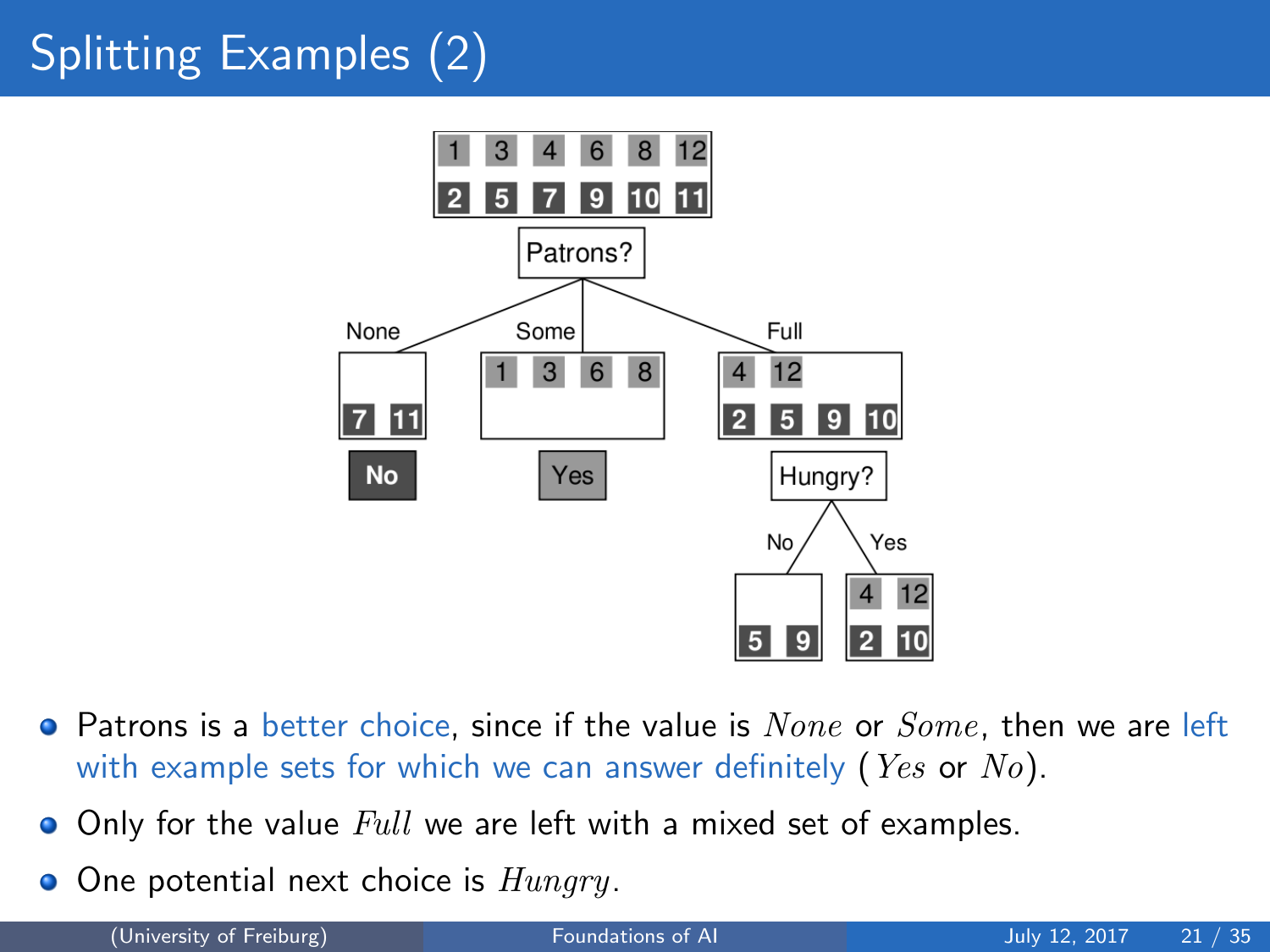In each recursive step there are four cases to consider:

- Positive and negative examples: choose a new attribute.
- $\bullet$  Only positive (or only negative) examples: done (answer is  $Yes$  or  $No$ ).
- No examples: there was no example with the desired property. Answer *Yes* if the majority of the parent node's examples is positive, otherwise No.
- No attributes left, but there are still examples with different classifications: there were errors in the data ( $\rightarrow$  NOISE) or the attributes do not give sufficient information. Answer  $Yes$  if the majority of examples is positive, otherwise  $No$ .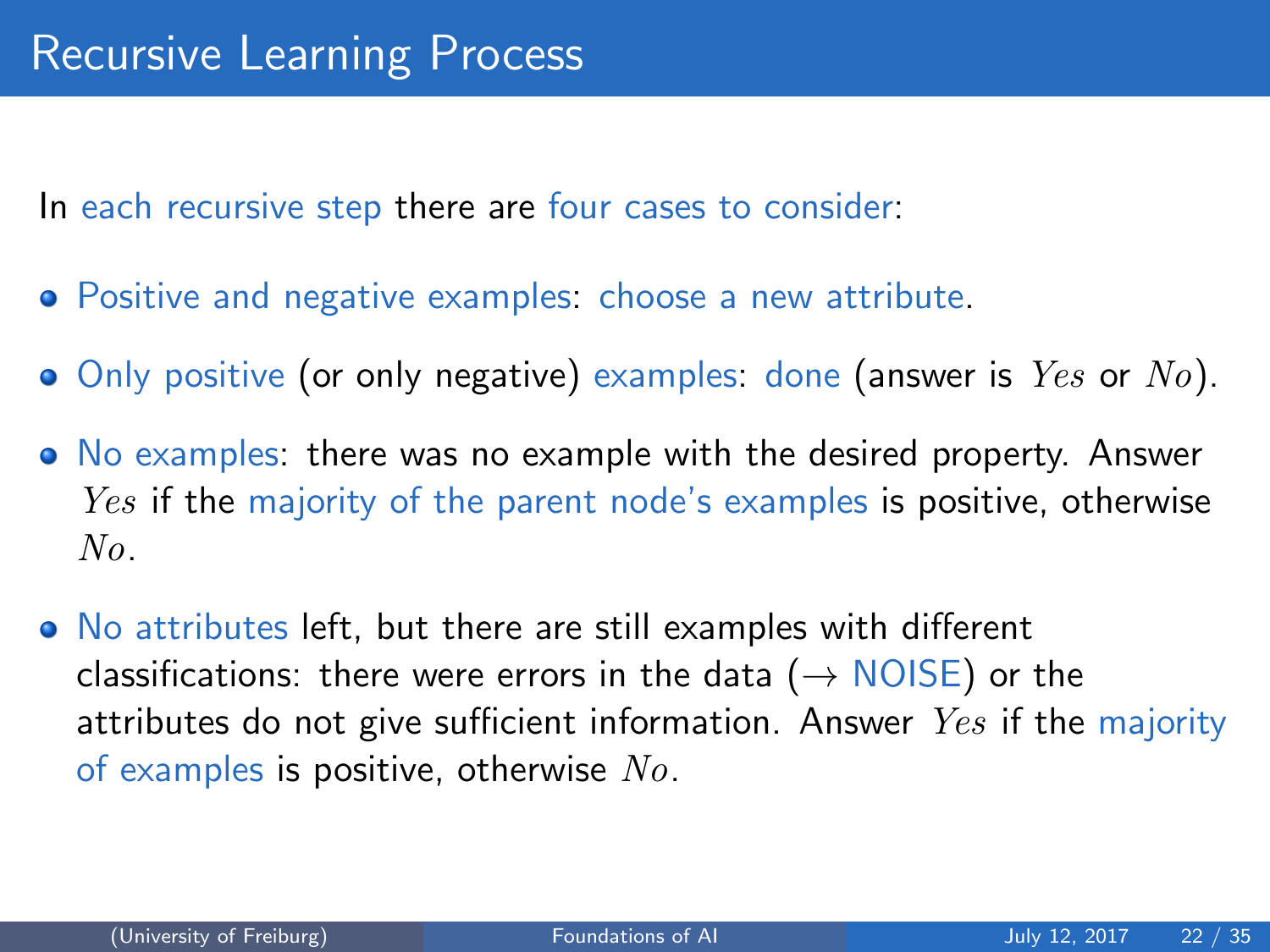function DECISION-TREE-LEARNING(examples, attribs, default) returns a decision tree inputs: examples, set of examples

attribs, set of attributes *default*, default value for the goal predicate

if examples is empty then return default else if all examples have the same classification then return the classification else if attribs is empty then return MAJORITY-VALUE(examples) else

 $best \leftarrow$ CHOOSE-ATTRIBUTE(attribs, examples)

 $tree \leftarrow$  a new decision tree with root test best.

 $m \leftarrow$  MAJORITY-VALUE(examples;)

for each value  $v_i$  of best do

examples<sub>i</sub>  $\leftarrow$  {elements of examples with best =  $v_i$ }

 $subtree \leftarrow$  DECISION-TREE-LEARNING(examples; attribs - best, m)

add a branch to tree with label  $v_i$  and subtree subtree

return tree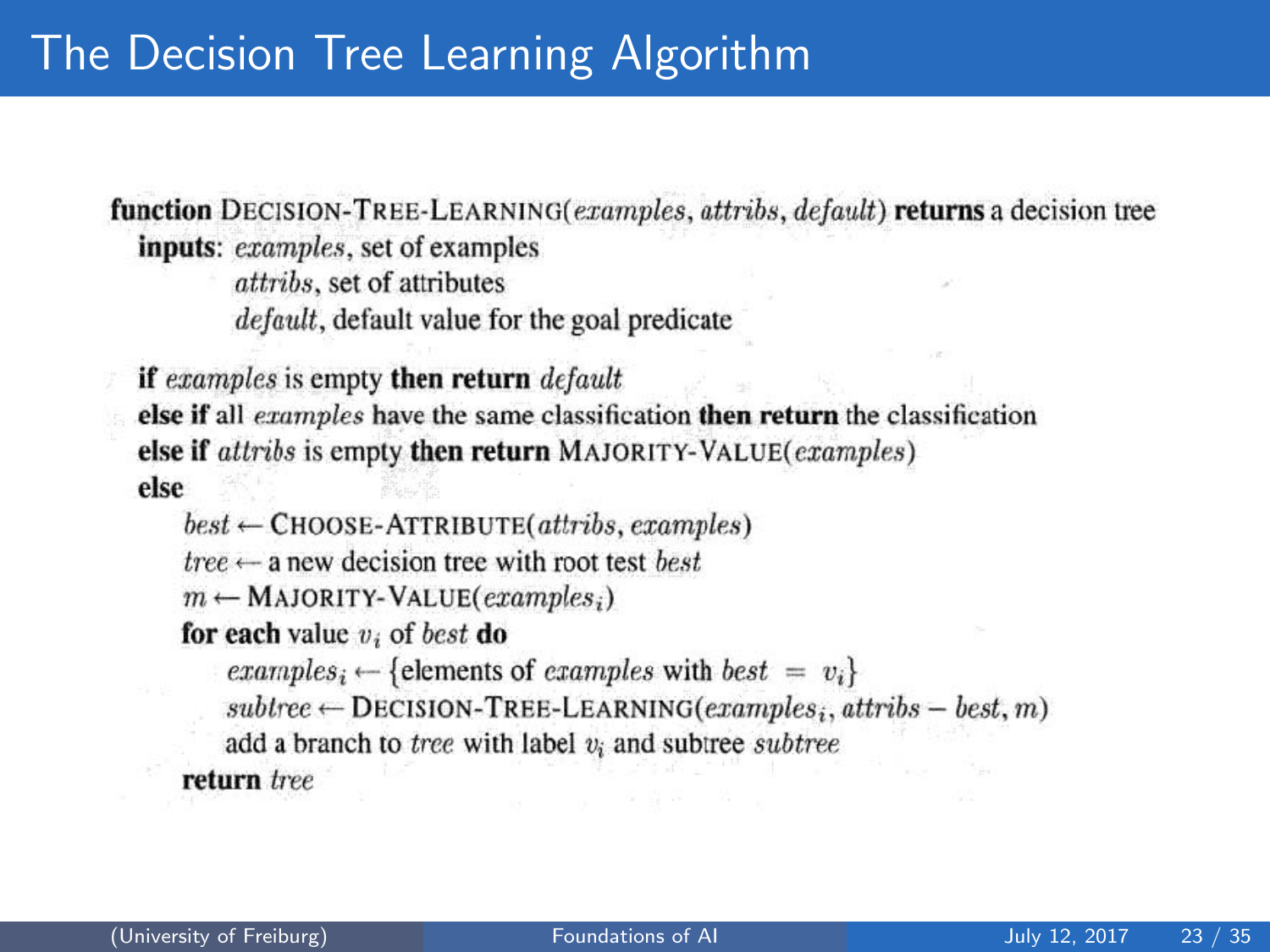#### Application to the Restaurant Data



Original tree: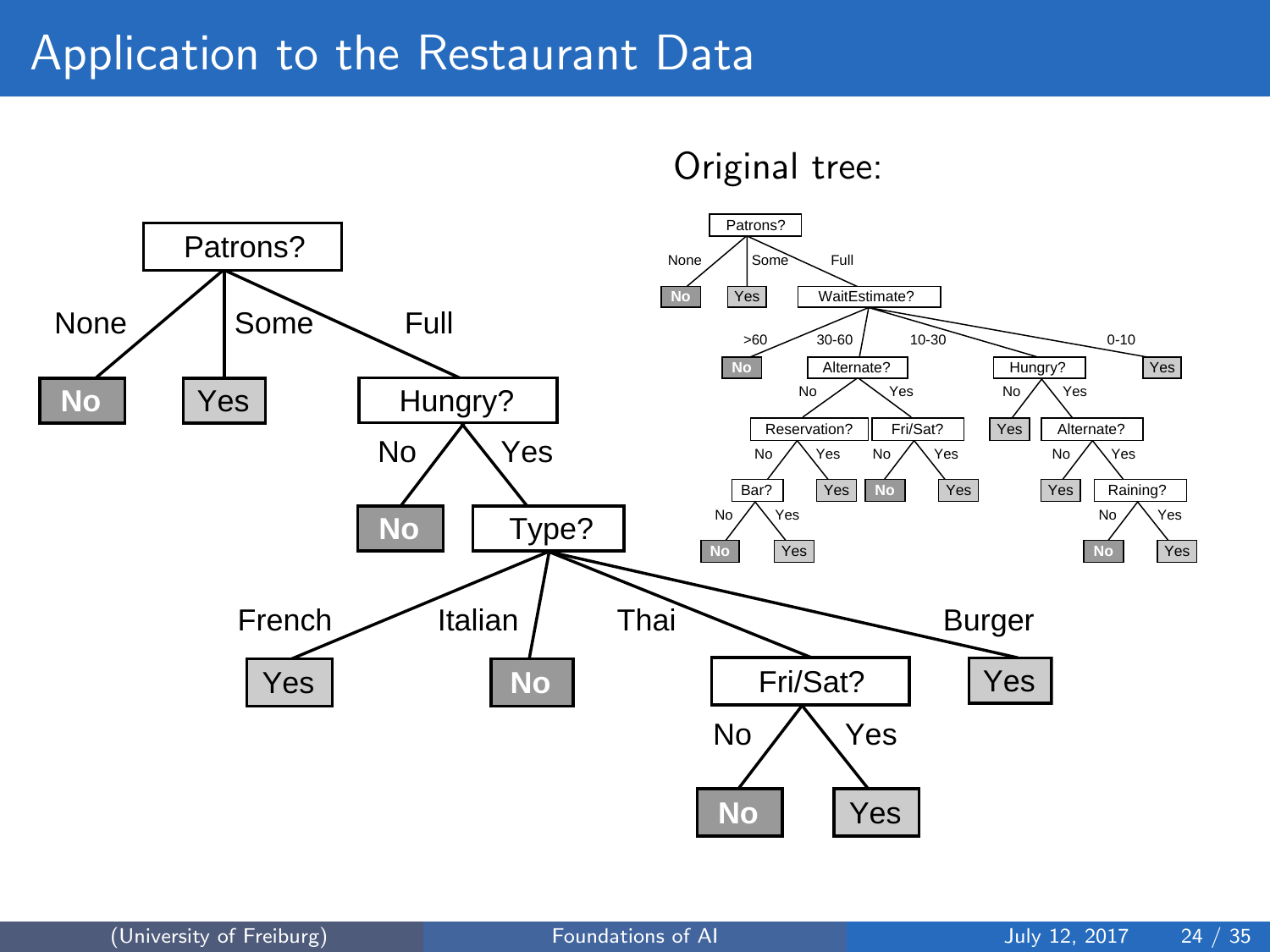- The resulting tree is considerably simpler than the one originally given (and from which the training examples were generated).
- The learning algorithm outputs a tree that is consistent with all examples it has seen.
- **The tree does not necessarily agree with the correct function.**
- **•** For example, it suggests not to wait if we are not hungry. If we are, there are cases in which it tells us to wait.
- $\bullet$  Some tests (Raining, Reservation) are not included since the algorithm can classify the examples without them.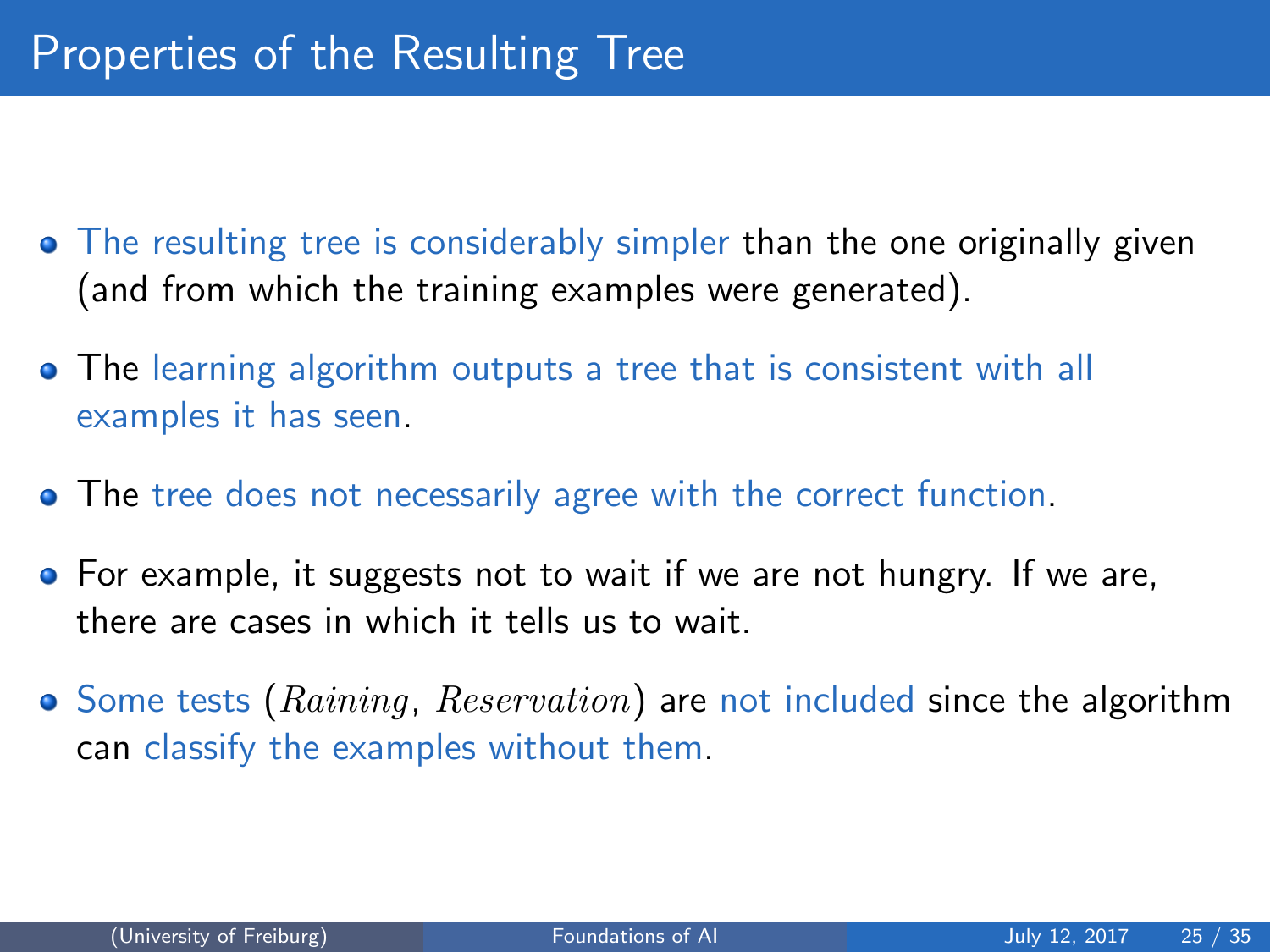$CHOOSE-ATTRIBUTE(a tribs, examples)$ 

- One goal of decision tree learning is to select attributes that minimize the depth of the final tree.
- The perfect attribute divides the examples into sets that are all positive or all negative.
- $\bullet$  *Patrons* is not perfect but fairly good.
- $\bullet$  Type is useless since the resulting proportion of positive and negative examples in the resulting sets are the same as in the original set.
- What is a formal measure of "fairly good" and "useless"?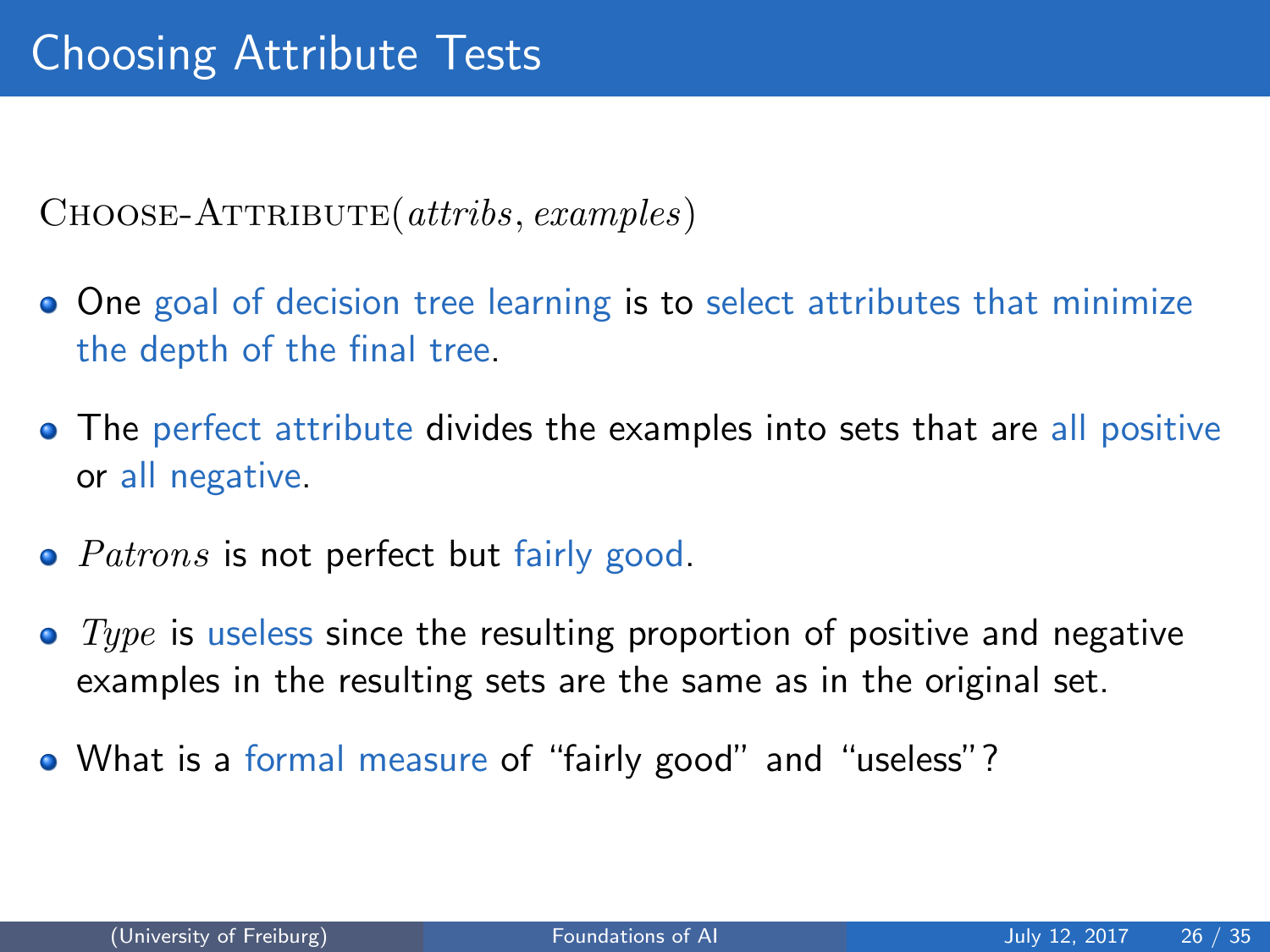Tossing a coin: What value has prior information about the outcome of the toss when the stakes are \$1 and the winnings \$1?

- Rigged coin with 99% heads and 1% tails. (average winnings per toss  $= $0.98$ )
	- $\rightarrow$  Worth of information about the outcome is less than \$0.02.
- **o** Fair coin
	- $\rightarrow$  Value of information about the outcome is less than \$1.
	- $\rightarrow$  The less we know about the outcome, the more valuable the prior information.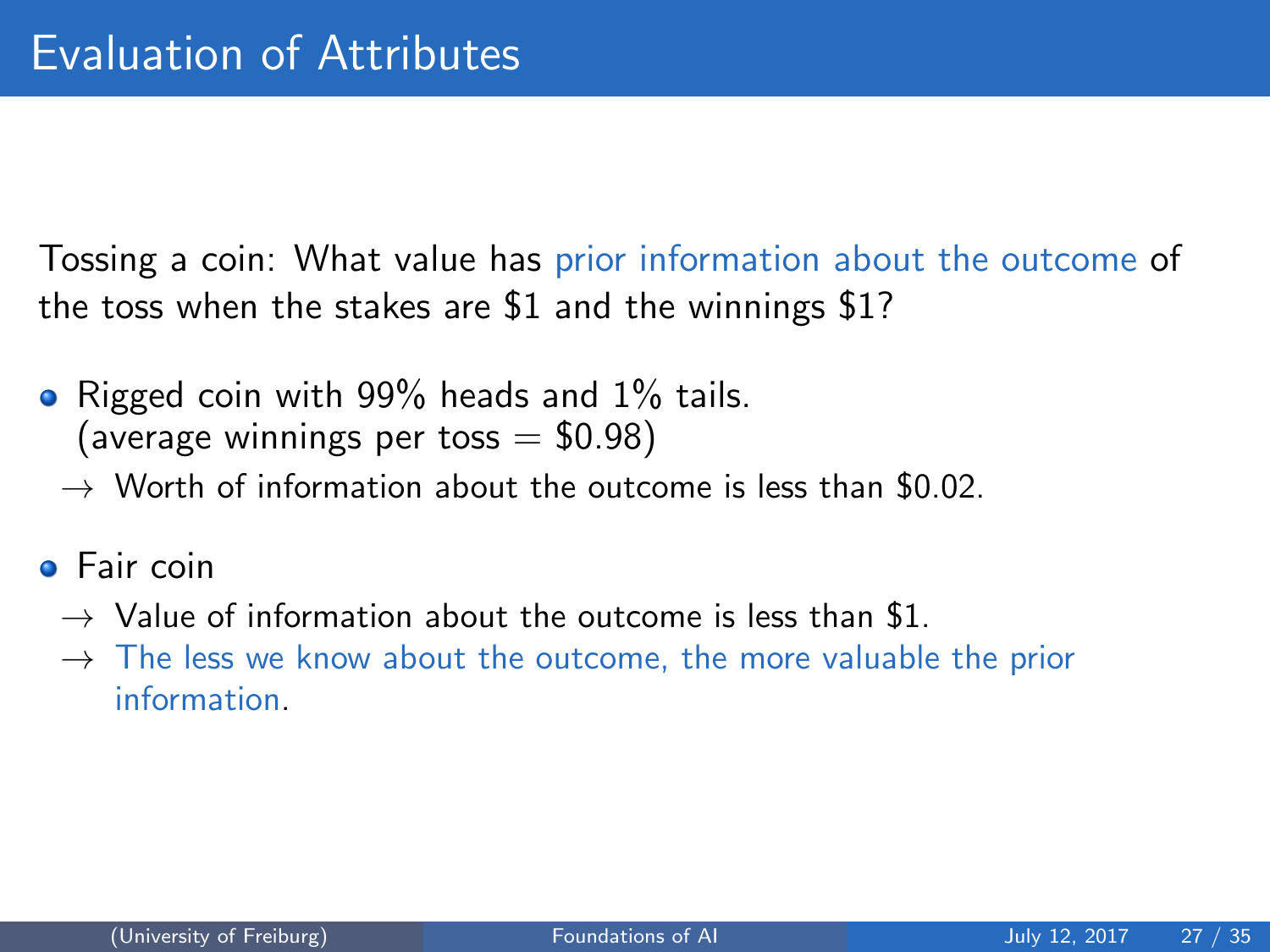- **One** suitable measure is the expected amount of information provided by the attribute.
- **•** Information theory measures information content in bits.
- One bit is enough to answer a yes/no question about which one has no idea (fair coin flip).
- In general, if the possible answers  $v_i$  have probabilities  $P(v_i)$ , the information content is given as

$$
I(P(v_1),...,P(v_n)) = \sum_{i=1}^n -P(v_i)\log_2(P(v_i))
$$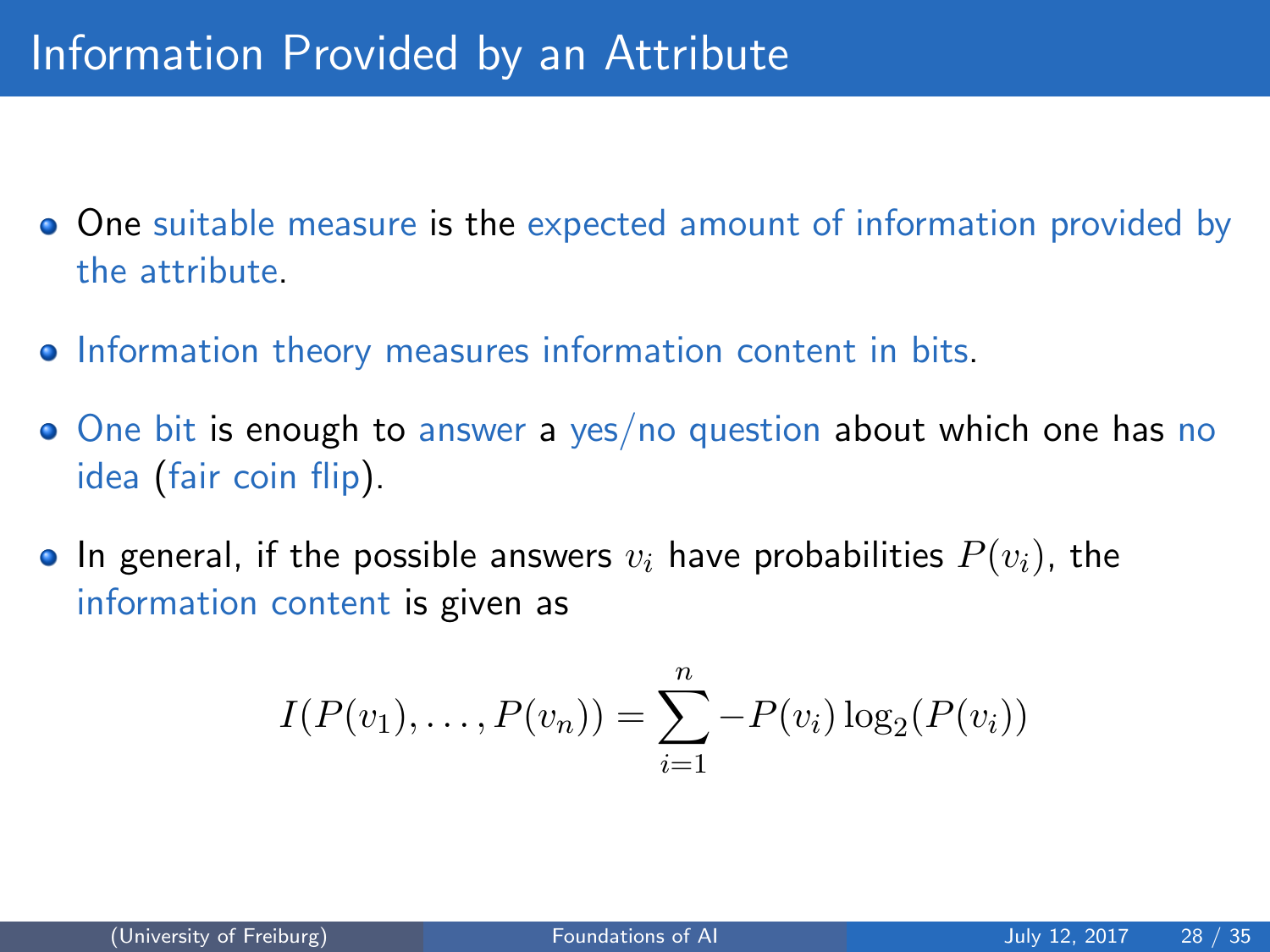$I\left(\frac{1}{2}\right)$  $\frac{1}{2}, \frac{1}{2}$  $\frac{1}{2}$ 

 $I(1, 0)$ 

 $\ensuremath{\mathsf{Entropy}}(\ensuremath{\mathsf{S}})$  $0.5$ ⊣  $0.0$  $0.5$  $1.0$  $P_{\bigoplus}$ 

 $1.0$ 

 $I(0, 1)$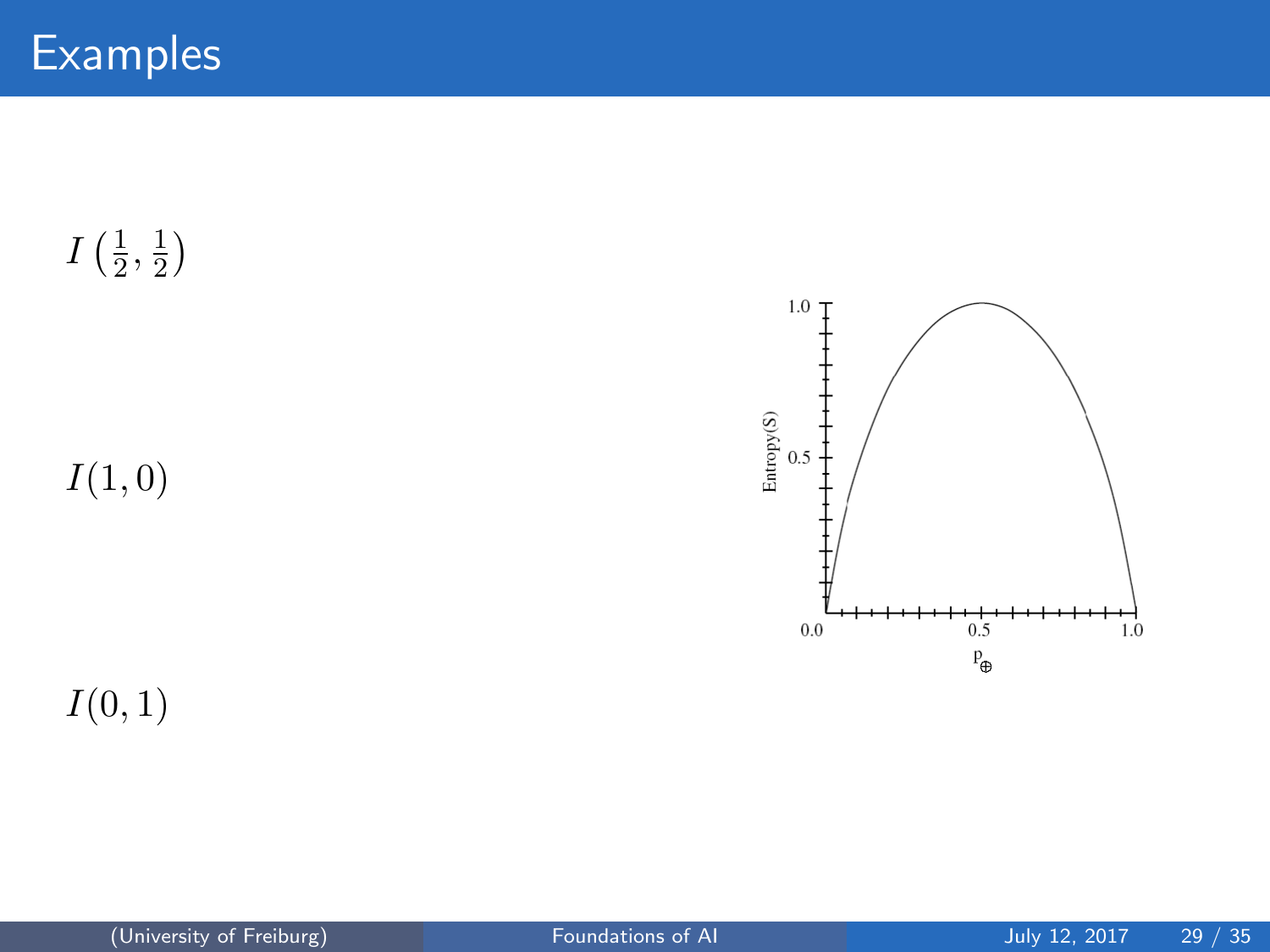Suppose training set E consists of  $p$  positive and  $n$  negative examples:

$$
I\left(\frac{p}{p+n}, \frac{n}{p+n}\right) = \frac{p}{p+n} \log_2\left(\frac{p+n}{p}\right) + \frac{n}{p+n} \log_2\left(\frac{p+n}{n}\right)
$$

The value of an attribute A depends on the additional information that we still need to collect after we selected it.

Suppose  $A$  divides the training set  $E$  into subsets  $E_i, \ i=1,\ldots,v.$ Every subset has  $I\left(\frac{p_i}{n+1}\right)$  $\frac{p_i}{p_i+n_i}, \frac{n_i}{p_i+}$  $p_i+n_i$  $\setminus$ 

A random example has value  $i$  with probability  $\frac{p_i+n_i}{p+n}$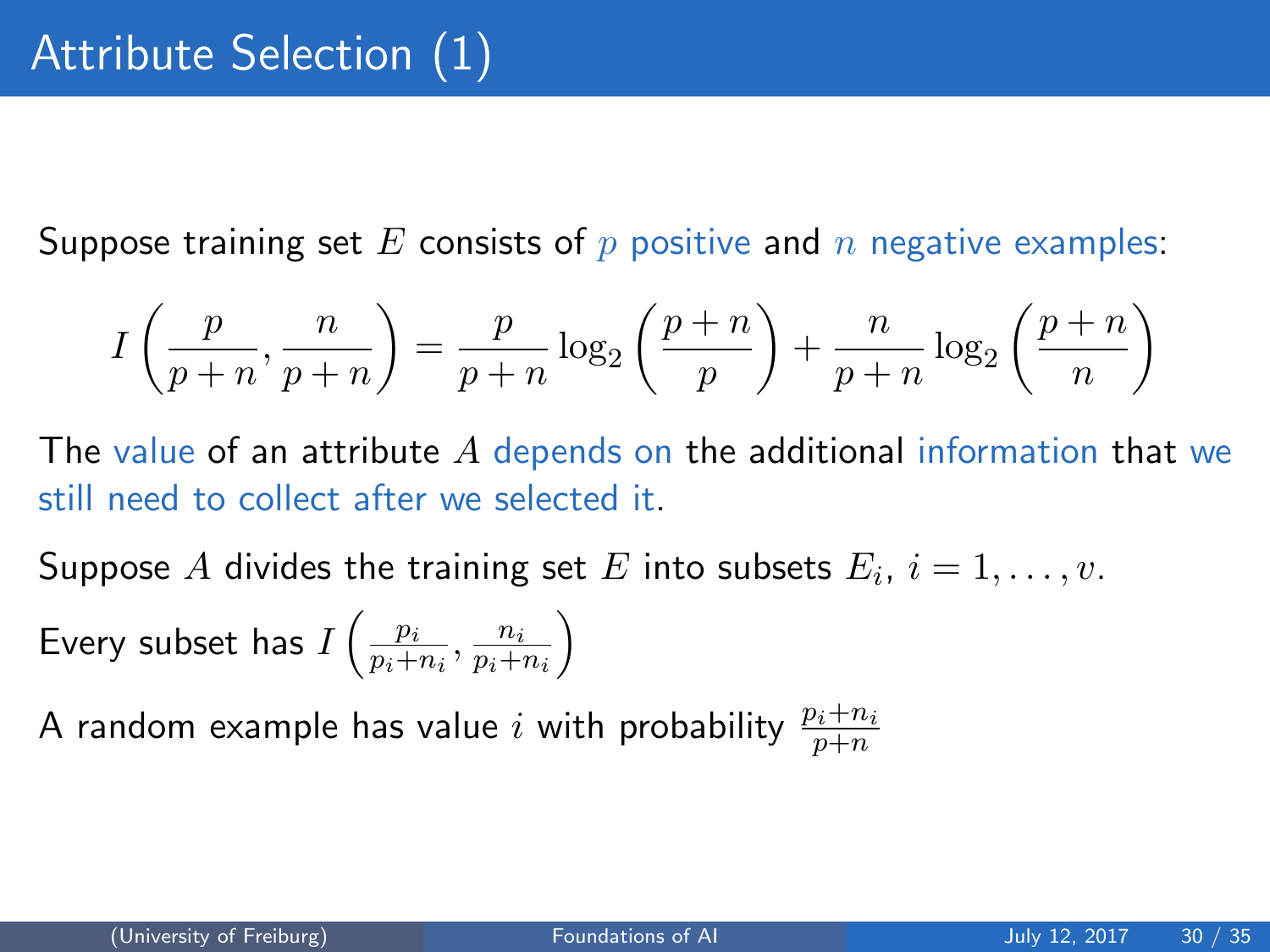$\rightarrow$  The average information content after choosing A is

$$
R(A) = \sum_{i=1}^{v} \frac{p_i + n_i}{p + n} I\left(\frac{p_i}{p_i + n_i}, \frac{n_i}{p_i + n_i}\right)
$$

 $\rightarrow$  The information gain from choosing A is

$$
Gain(A) = I\left(\frac{p}{p+n}, \frac{n}{p+n}\right) - R(A)
$$

Heuristic in CHOOSE-ATTRIBUTE is to select the attribute with the largest gain.

Examples:

$$
Gain(Patrons) = 1 - \left[\frac{2}{12}I(0,1) + \frac{4}{12}I(1,0) + \frac{6}{12}I(\frac{2}{6}, \frac{4}{6})\right] \approx 0.541
$$
  
\n
$$
Gain(Type) = 1 - \left[\frac{2}{12}I(\frac{1}{2}, \frac{1}{2}) + \frac{2}{12}I(\frac{1}{2}, \frac{1}{2}) + \frac{4}{12}I(\frac{2}{4}, \frac{2}{4}) + \frac{4}{12}I(\frac{2}{4}, \frac{2}{4})\right] = 0
$$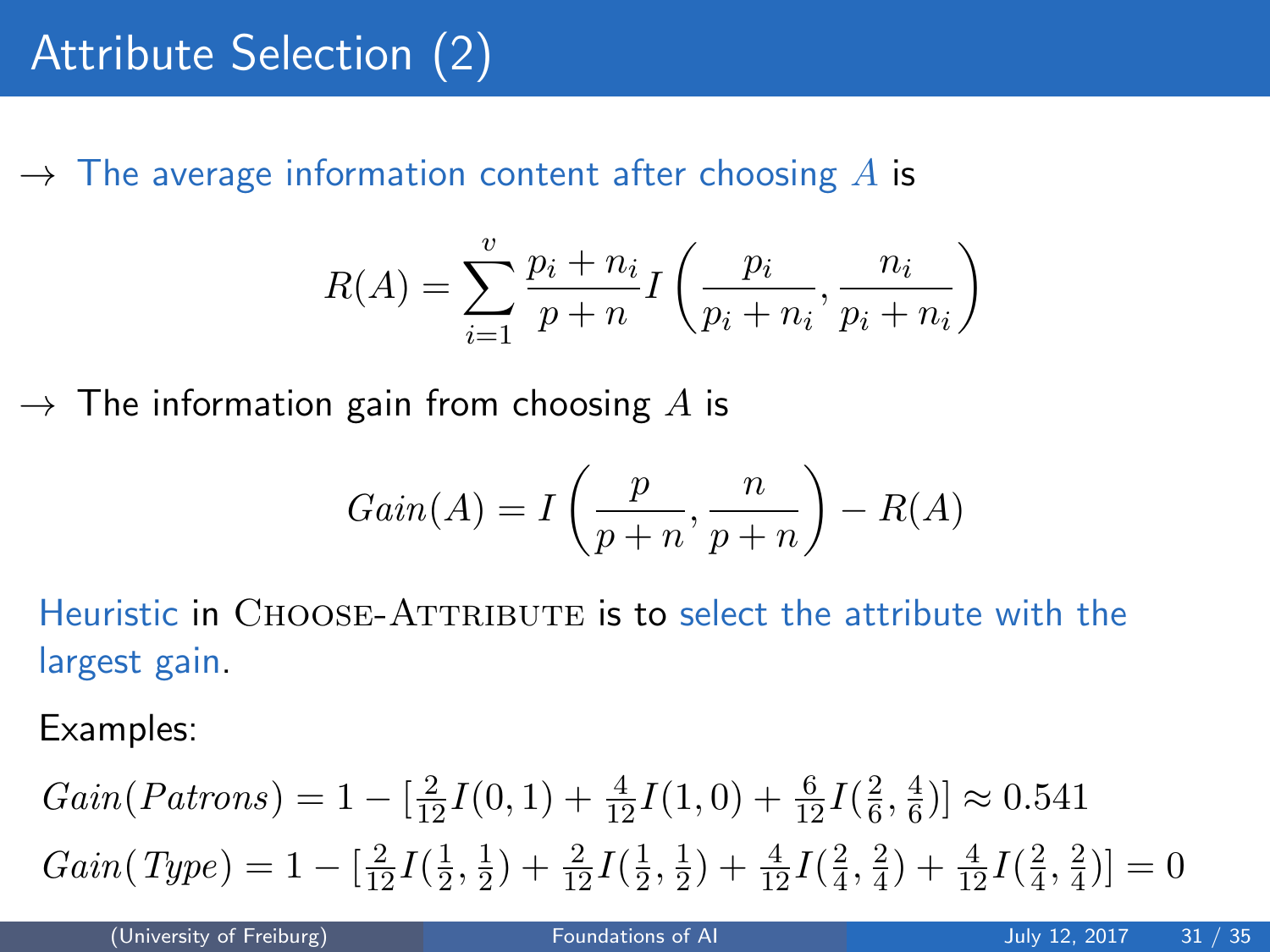Methodology for assessing the power of prediction:

- Collect a large number of examples.
- Divide it into two disjoint sets: the training set and the test set.
- $\bullet$  Use the training set to generate h.
- Measure the percentage of examples of the test set that are correctly classified by  $h$ .
- Repeat the process for randomly-selected training sets of different sizes.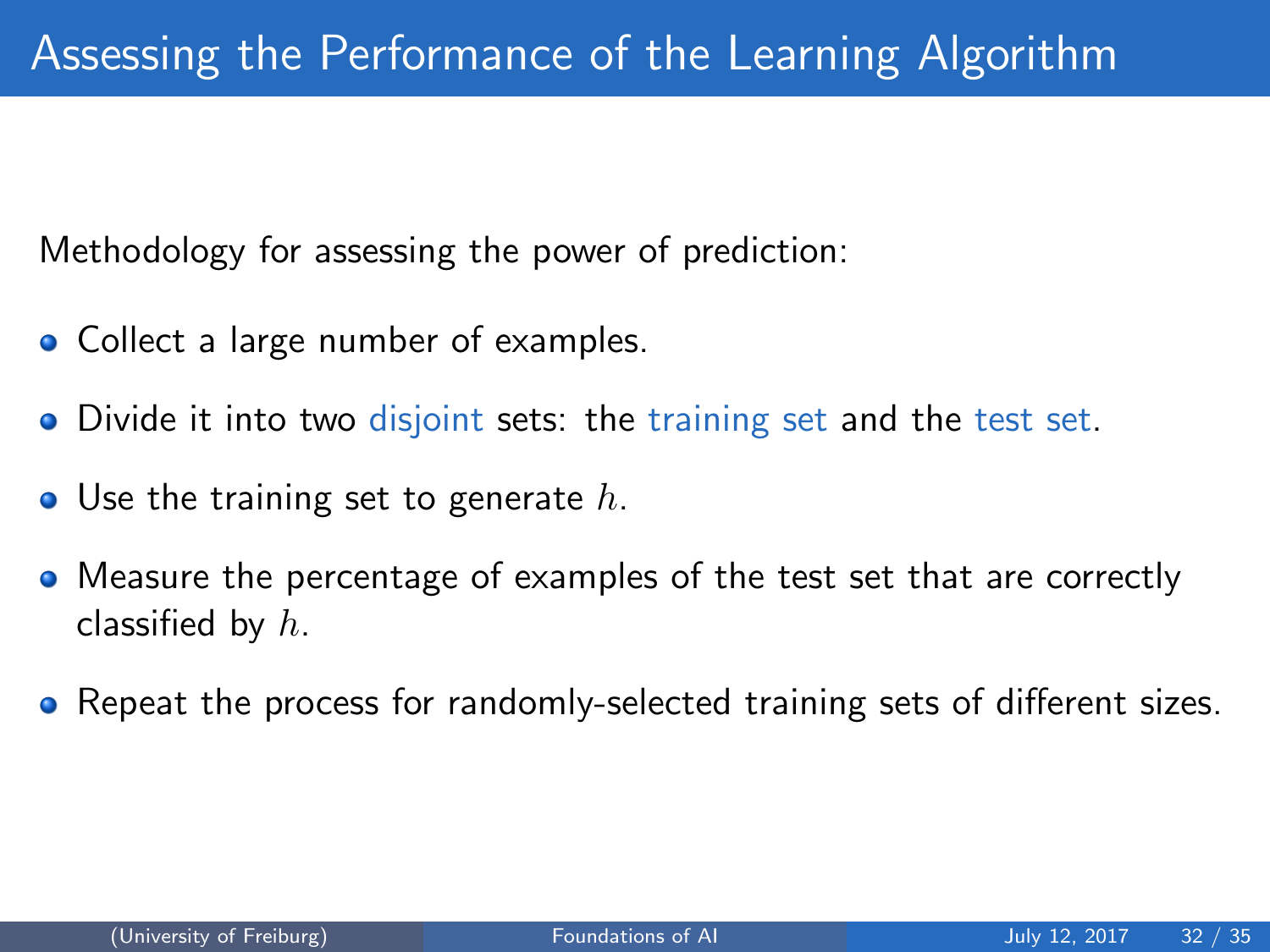### Learning Curve for the Restaurant Example



As the training set grows, the prediction quality increases.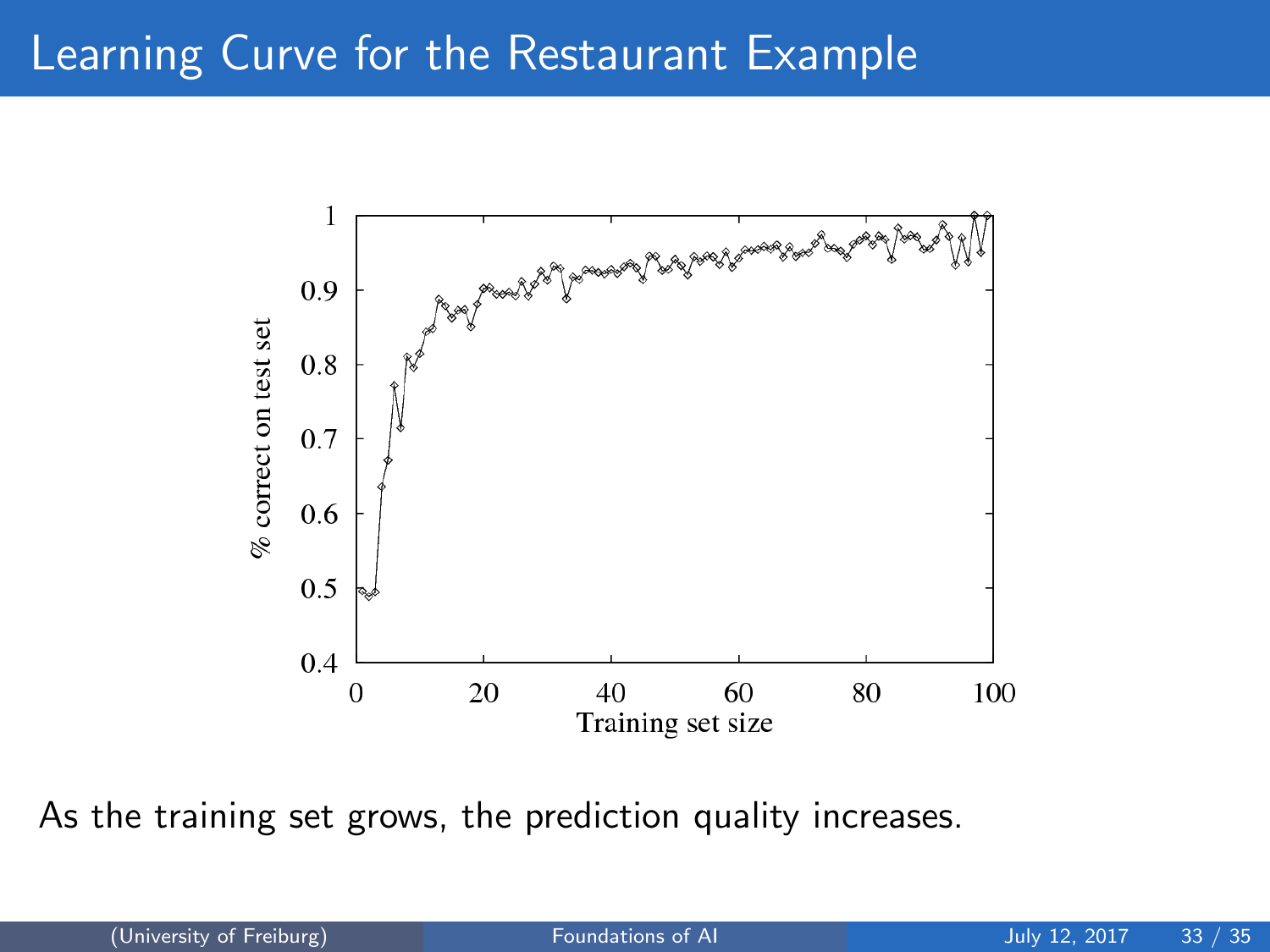- **The training and test sets must be kept separate.**
- **Common error: Changing the algorithm after running a test, and then** testing it with training and test sets from the same basic set of examples. By doing this, knowledge about the test set gets stored in the algorithm, and the training and test sets are no longer independent.